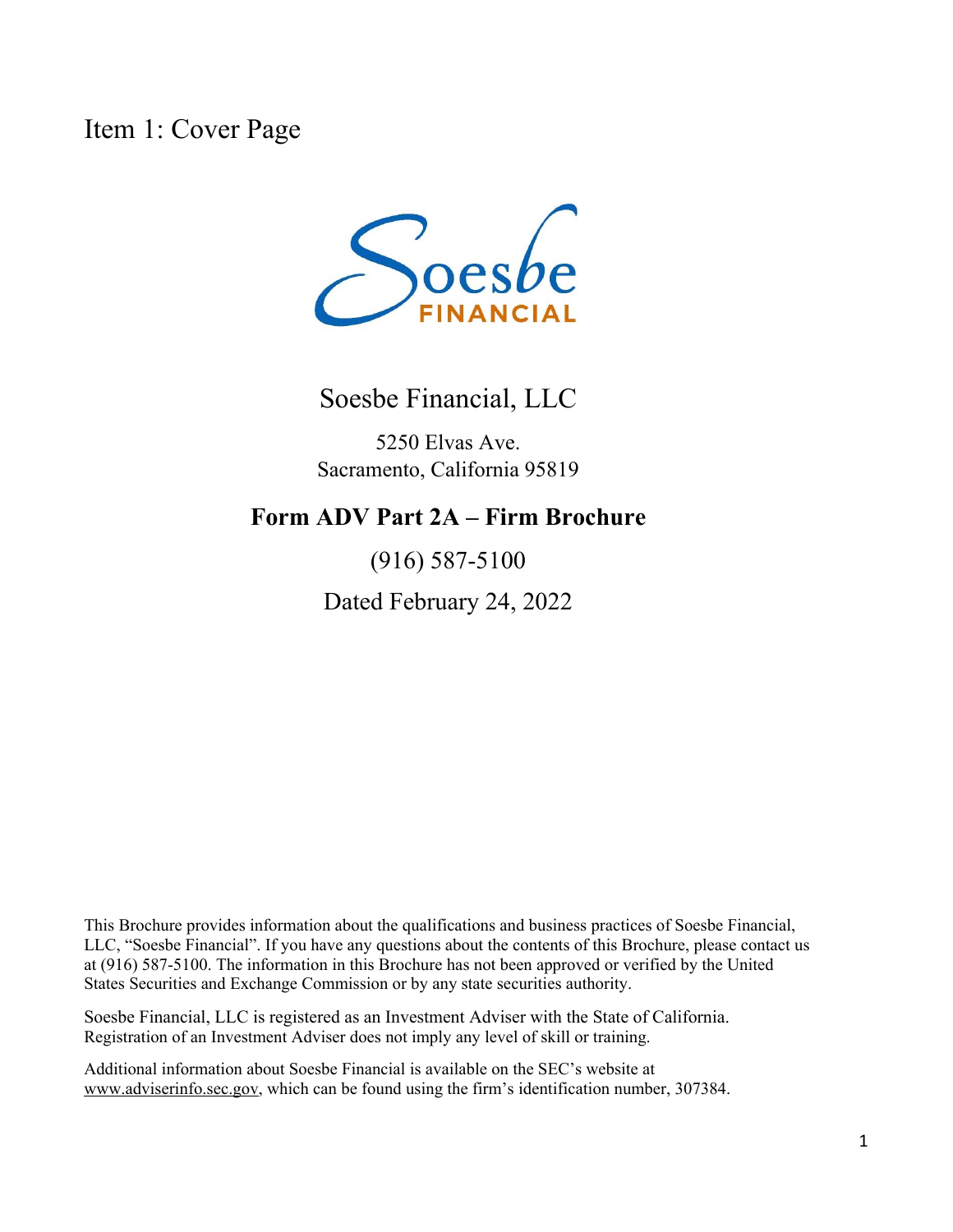#### Item 2: Material Changes

The last annual update of this Brochure was filed on February 9, 2021. The following changes have been made to this version of the Disclosure Brochure:

 Item 5 (Fees and Compensation) has been updated to reflect our current pricing structure for Standalone Financial Planning (SFP) and Ongoing Comprehensive Planning (OCP). We have also updated our current Assets Under Management (AUM).

From time to time, we may amend this Brochure to reflect changes in our business practices, changes in regulations, and routine annual updates as required by securities regulators. Either this complete Brochure or a Summary of Material Changes shall be provided to each Client annually and if a material change occurs in the business practices of Soesbe Financial, LLC.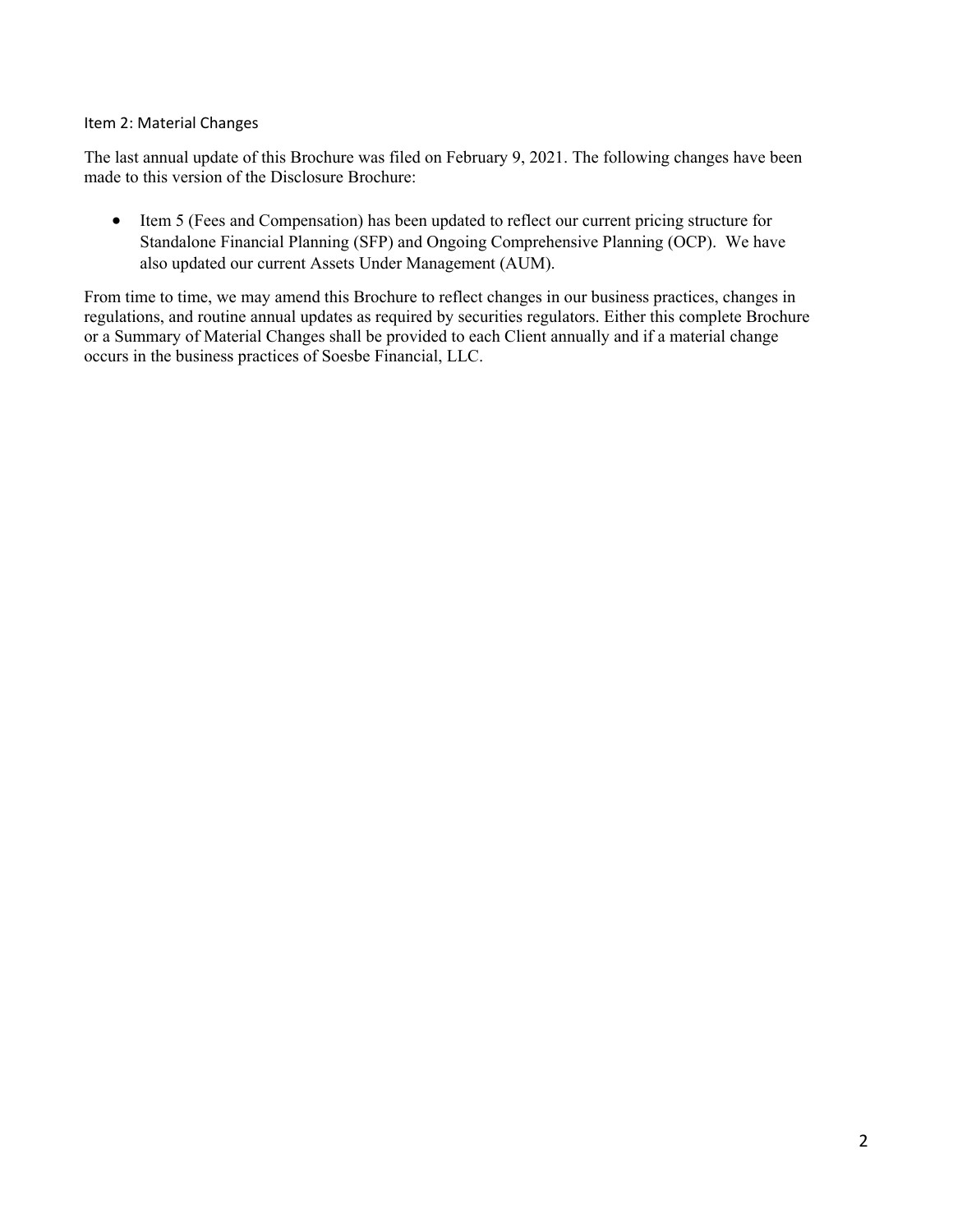# Item 3: Table of Contents

## **Contents**

| Item 1: Cover Page                                                                             | $\mathbf{1}$ |
|------------------------------------------------------------------------------------------------|--------------|
| Item 3: Table of Contents                                                                      | 3            |
| Item 4: Advisory Business                                                                      | 4            |
| Item 5: Fees and Compensation                                                                  | 8            |
| Item 6: Performance-Based Fees and Side-By-Side Management                                     | 11           |
| Item 7: Types of Clients                                                                       | 11           |
| Item 8: Methods of Analysis, Investment Strategies and Risk of Loss                            | 11           |
| Item 9: Disciplinary Information                                                               | 14           |
| Item 10: Other Financial Industry Activities and Affiliations                                  | 14           |
| Item 11: Code of Ethics, Participation or Interest in Client Transactions and Personal Trading | 14           |
| Item 12: Brokerage Practices                                                                   | 16           |
| Item 13: Review of Accounts                                                                    | 16           |
| Item 14: Client Referrals and Other Compensation                                               | 17           |
| Item 15: Custody                                                                               | 18           |
| Item 16: Investment Discretion                                                                 | 18           |
| Item 17: Voting Client Securities                                                              | 18           |
| Item 18: Financial Information                                                                 | 18           |
| Item 19: Requirements for State-Registered Advisers                                            | 19           |
| Form ADV Part 2B - Brochure Supplement                                                         | 20           |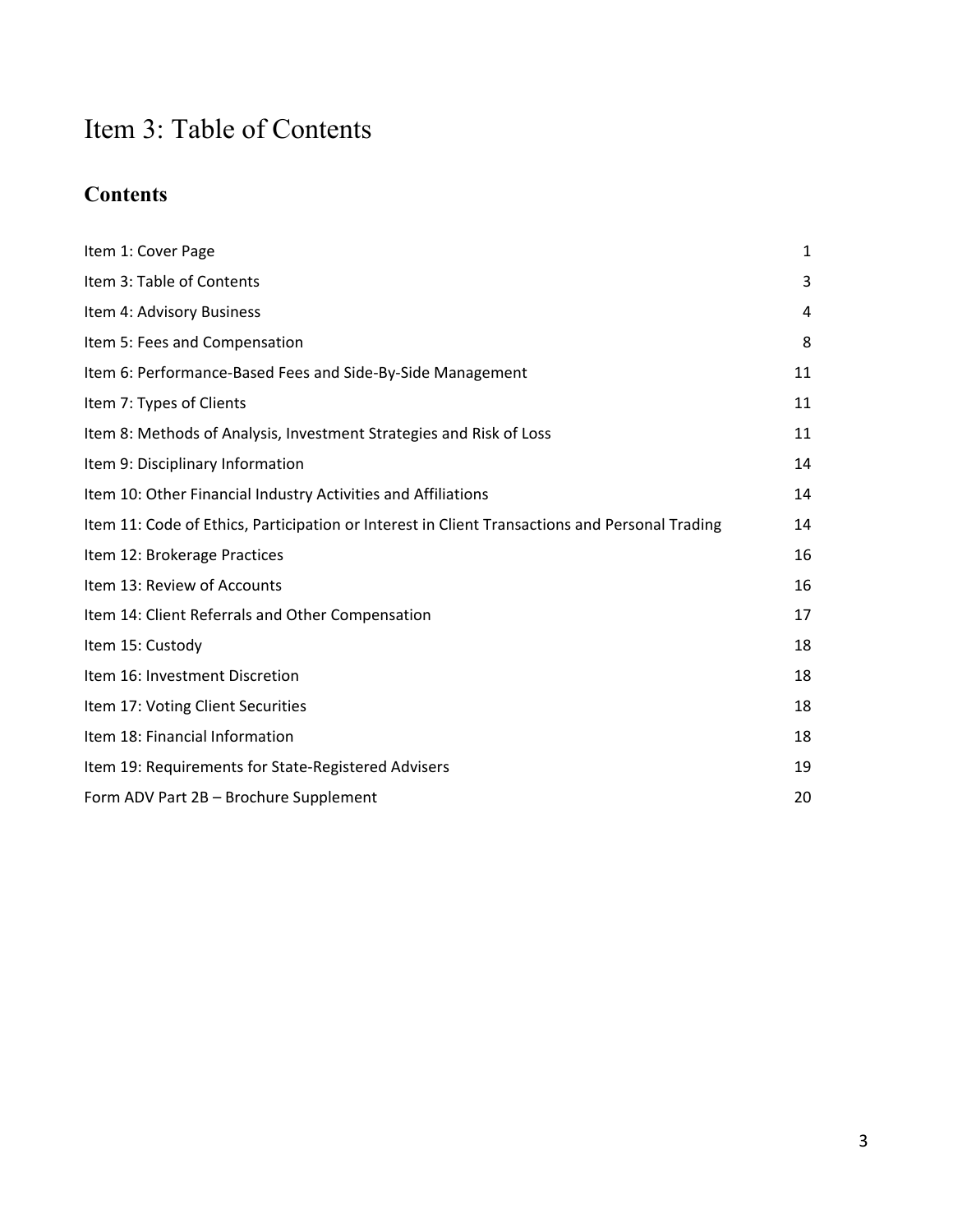## Item 4: Advisory Business

### **Description of Advisory Firm**

Soesbe Financial, LLC is registered as an Investment Adviser with the State of California. We were founded in February 2020. Susan Soesbe and Elena Falken are the principal owners of Soesbe Financial. Soesbe Financial reports \$25,469,203 in discretionary and no non-discretionary Assets Under Management. Assets Under Management were calculated as of December 31, 2021

### **Types of Advisory Services**

#### **Integrated Management Services**

Our Integrated Management Service (IMS) offering combines portfolio management, financial planning, and (for Clients that qualify) individual tax preparation. In addition, notary services are available as described below. Fees pertaining to this service are outlined in Item 5 of this brochure. Our minimum household account size requirement for Integrated Management Service Clients is \$500,000, which may be waived at the firm's discretion.

Portfolio management is provided by investing Client assets in one of ten model allocations (model portfolios) created by Soesbe Financial. The target asset allocation (model portfolio) for an account will specify the percentage to invest in equities, fixed income and cash, and will be determined after an analysis of how the investment assets fit into the Client's personal financial situation and a full assessment of the Client's time horizon, risk tolerance, investment objective and liquidity needs. Any customization of a model portfolio for a particular Client is determined by the specific needs of the Client and may include tax purposes, size of the account and socially/environmentally responsible preferences. Portfolio review meetings are conducted regularly (annual or semi-annual, depending on the needs of the Client) and cover the Client's current situation, allocation and performance of accounts, and any financial planning topics as selected by Soesbe Financial or the Client.

Accounts managed by Soesbe Financial are done so on a discretionary basis. We will implement the initial portfolio, monitor the allocation and place transactions (trades) as needed to maintain the allocation and goals of the Client without seeking Client consent on each and every trade. However, every IMS Client will have an Investment Policy Statement (IPS) that will establish reasonable expectations, objectives and guidelines in the investment of the Client portfolio. The IPS will clearly define the household and/or account allocation, acceptable securities to hold (generally open-ended mutual funds, ETFs, money market funds and bank CDs; individual stocks and bonds may be held as legacy positions depending on the needs of the Client), investment constraints (if any), rebalancing procedures, investment philosophy of Soesbe Financial, and responsibilities of Soesbe Financial and the Client.

The financial planning services provided as part of the Integrated Management Service (IMS) is substantially similar to our Ongoing Comprehensive Planning (OCP) service described below, with the exception that Clients are generally not constrained by the number of hours of financial planning service received in a year. However, Soesbe Financial reserves the right to bill on an hourly basis any financial planning service deemed in excess of the typical financial planning that would normally be included for the size of the Client's assets under management. Any IMS Client that is subject to additional billing for financial planning will be notified in advance of any planning work, and the Client may choose to decline the additional planning service and accept the normally-included planning service instead. An example of planning work that would be billed separately would be if an IMS Client's parent passed away and the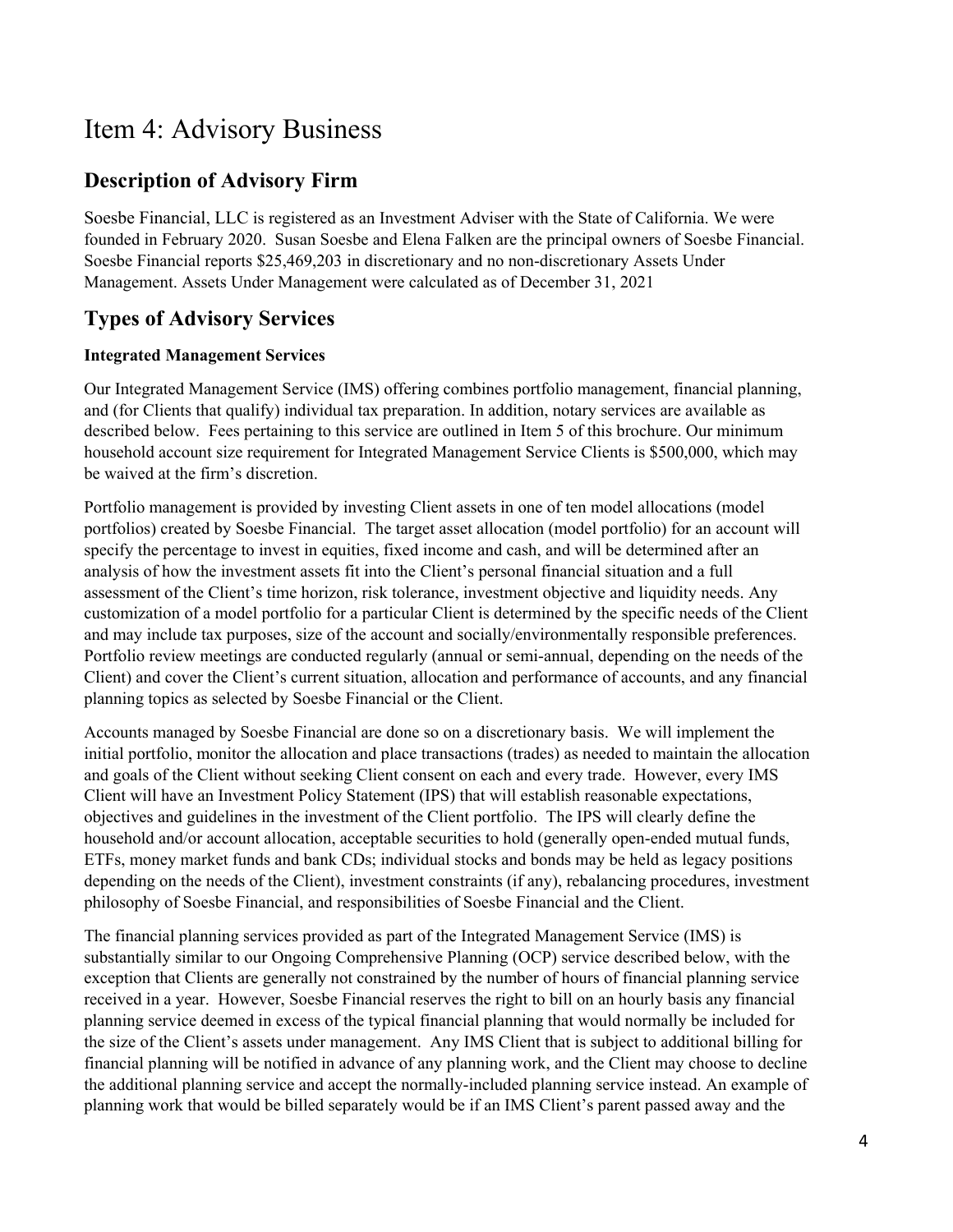Client would like advice on how to settle and distribute the parent's estate. Other situations will be evaluated on a case-by-case basis.

Notary services will generally be provided to IMS Clients free of charge, however if the frequency and number of notarizations exceeds a reasonable amount, Soesbe Financial may charge for the notary service. Any charge for notary service will be based on the current legal maximum and will be disclosed to the Client prior to notarizing any documents. We will not be able to notarize documents related to the purchase or sale of real estate (including real estate loans, or mortgages) as those transactions require the specialized service of a Notary Signing Agent and are outside the scope of normal notary services provided by the Notary at Soesbe Financial.

Tax preparation and filing service will be optionally available to IMS Clients with the following constraints. Tax preparation is only available for individual tax returns and not for any entity such as a trust, estate, lifetime gift, or any business other than a sole-proprietor (Schedule C) business. Excluded businesses include partnerships, corporations, S Corps and LLCs, among others. In general, tax preparation will be provided at our normal hourly rate, a discounted rate, or free of charge, depending on the amount of assets under our management and the complexity of the tax return. If any tax return is deemed too complex to be adequately prepared by Soesbe Financial, we will refer you to your own CPA or one on our list of recommended CPAs. There will be an annual tax preparation engagement agreement that is required to be signed regardless of the fee imposed. Tax preparation services will not be available to non-IMS Clients with the exception of the few tax Clients of Soesbe Tax Services that transferred to Soesbe Financial. The acceptance of any IMS Client as a tax preparation Client will be subject to availability of tax preparation services at Soesbe Financial and such services may be capped at the number of tax preparation Clients that we can reasonably accommodate.

#### **Financial Planning Services**

Financial planning involves an evaluation of a Client's current and future financial state by using currently known variables to predict future cash flows, asset values, and withdrawal plans, among other factors. The key defining aspect of financial planning is that through the financial planning process, all questions, information, and analysis will be considered as they affect and are affected by the entire financial and life situation of the Client. Financial planning recommendations and advice may be delivered verbally, in writing or electronically, depending on the needs and complexity of the Client's circumstances. The financial planning recommendations and advice are designed to achieve the Client's stated financial goals and objectives.

In general, financial planning will address any or all of the following areas of concern. The Client and advisor will work together to select specific areas to cover. These areas may include, but are not limited to, the following:

> **Financial Goals**: We will help you identify financial goals and develop a plan to reach them. We will identify what you plan to accomplish, what resources you will need to make it happen, how much time you will need to reach the goal, and how much you should budget for your goal.

> **Retirement Planning**: Our retirement planning services typically include projections of the likelihood of achieving your retirement goals, typically focusing on financial independence as the primary objective. For situations where projections show less than the desired results, we may make recommendations, including those that may impact the original projections by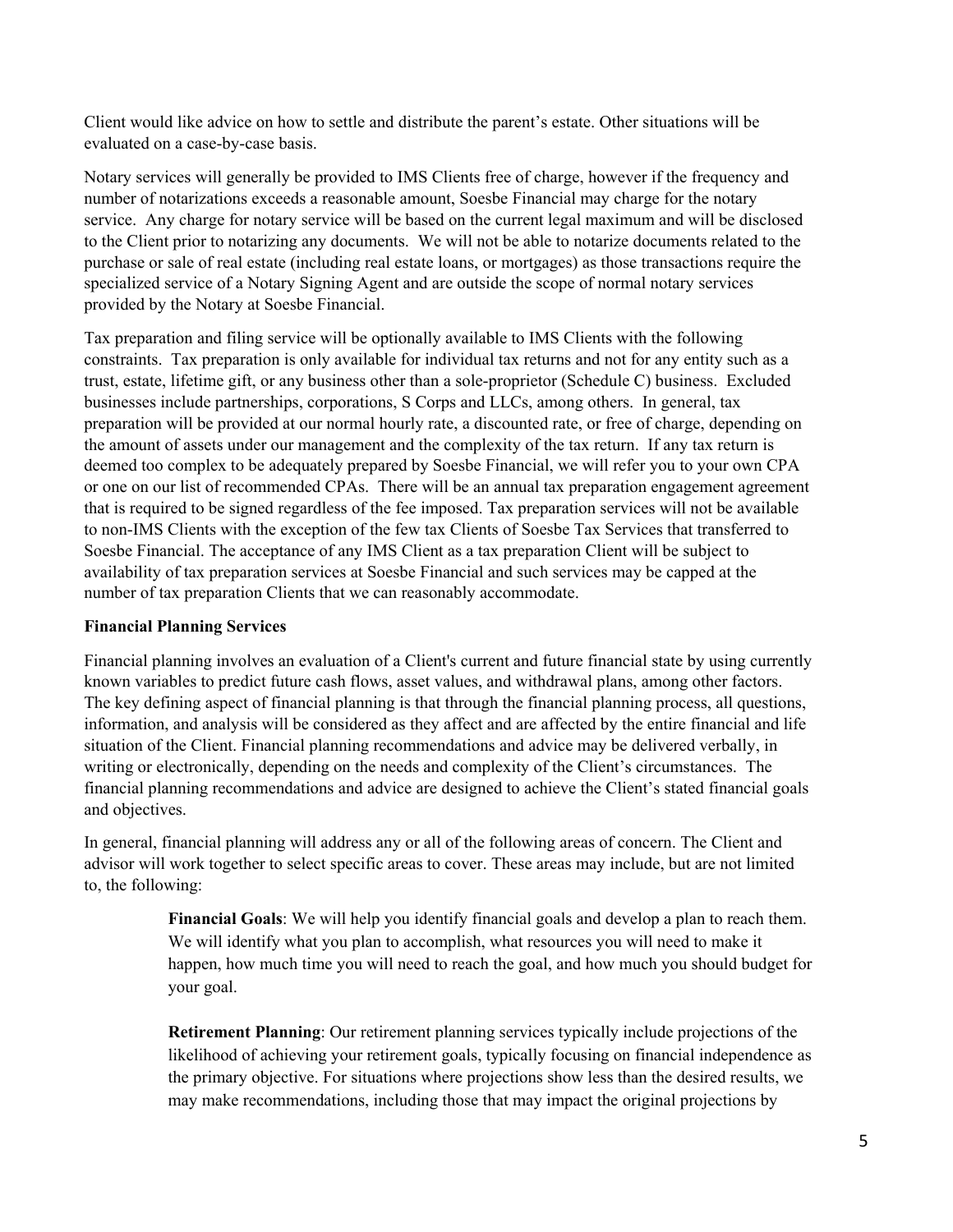adjusting certain variables (e.g., working longer, saving more, spending less, taking more risk with investments). We will recommend the timing of Social Security and review pension options, as appropriate. We will also review the stages of cash flow planning (how your income and expenses will change going into and throughout retirement) and will use our software and tools to project future cash flows throughout retirement. If you are near retirement or already retired, advice may be given on appropriate distribution strategies to minimize the likelihood of running out of money or having to adversely alter spending during your retirement years.

**Investment Analysis**: This may involve developing an asset allocation strategy to meet your financial goals and risk tolerance, providing information on investment vehicles and strategies, reviewing employee stock options, as well as assisting you in establishing your own investment account at a selected broker/dealer or custodian. The strategies and types of investments we may recommend are further discussed in Item 8 of this brochure.

**Tax Planning Strategies:** Advice may include ways to minimize current and future income taxes as a part of your overall financial planning picture. For example, we may make recommendations on which type of account(s) or specific investments should be owned based in part on their tax efficiency, with the consideration that there is always a possibility of future changes to federal, state or local tax laws and rates that may impact your situation. We will always review your prior tax returns as part of the financial planning process to ensure there are no obvious errors. We will also recommend strategies such as Roth conversions, charitable donations or incurring/deferring capital gain as appropriate for your situation. We recommend that you consult with a qualified tax professional before initiating any tax planning strategy, and we may provide you with contact information for accountants or attorneys who specialize in this area if you wish to hire someone for such purposes. We will participate in meetings or phone calls between you and your tax professional with your approval.

**Cash Flow and Debt Management**: We will conduct a review of your income and expenses to determine your current surplus or deficit along with advice on prioritizing how any surplus should be used or how to reduce expenses if they exceed your income. Advice may also be provided on which debts to pay off first based on factors such as the interest rate of the debt and any income tax ramifications. We may also recommend what we believe to be an appropriate cash reserve that should be considered for emergencies and other financial goals, along with a review of accounts (such as money market funds) for such reserves, plus strategies to save desired amounts.

**College Savings**: Includes projecting the amount that will be needed to achieve college or other post-secondary education funding goals, along with advice on ways for you to save the desired amount. Recommendations as to savings strategies are included, and, if needed, we will review your financial picture as it relates to eligibility for financial aid or the best way to contribute to grandchildren (if appropriate).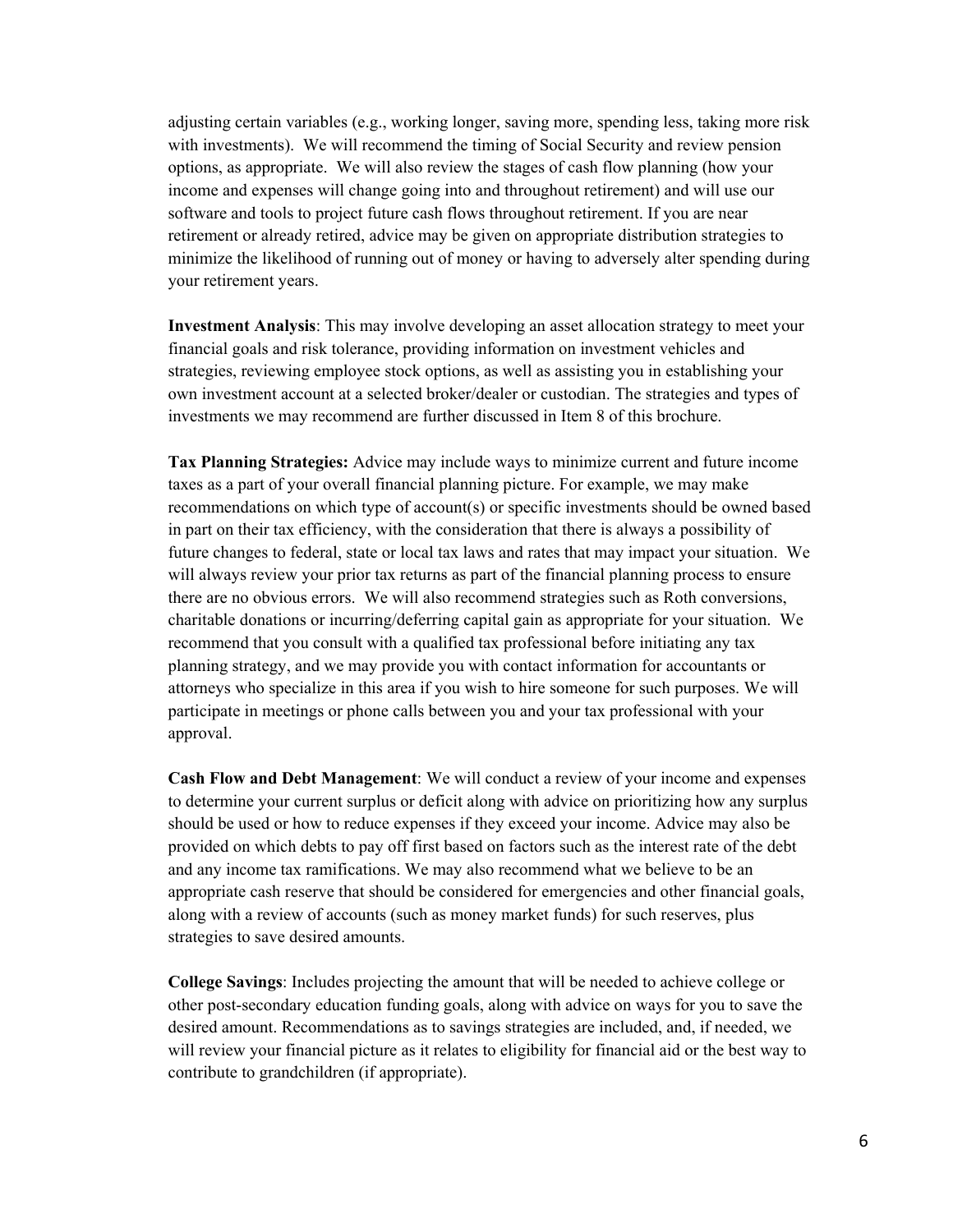**Estate Planning**: This usually includes an analysis of your exposure to estate taxes and your current estate plan, which may include whether you have a will, powers of attorney, trusts, and other related documents. Our advice also typically includes ways for you to minimize or avoid future estate taxes by implementing appropriate estate planning strategies such as the use of applicable trusts. We will advise on the most beneficial assets to leave to charitable organizations, if included in the estate plan. We always recommend that you consult with a qualified attorney when you initiate, update, or complete estate planning activities. We may provide you with contact information for attorneys who specialize in estate planning when you wish to hire an attorney for such purposes. From time-to-time, we will participate in meetings or phone calls between you and your attorney with your prior approval or request.

**Insurance Planning (Risk Management)**: We will review your existing policies to ensure proper coverage for life, health, disability, long-term care, liability, home, and automobile. We examine the level of premium paid for the coverage received to ensure it is appropriate for you and recommend changes to coverages, deductible, add-on riders and the elimination of any unnecessary coverage. We will help you to identify your insurance goals for the various policies and may recommend increased coverage or individual policies to help mitigate your risk. As we do not sell insurance, we will refer you to your agent to enact any changes. A risk management review includes an analysis of your exposure to major risks that could have a significant adverse impact on your financial picture, such as premature death, disability, property and casualty losses, or the need for long‐term care planning. Advice may be provided on ways to minimize such risks and about weighing the costs of purchasing insurance versus the benefits of doing so and, likewise, the potential cost of not purchasing insurance ("self‐insuring").

Soesbe Financial offers two financial planning services: Standalone Financial Planning and Ongoing Comprehensive Planning.

- **Standalone Financial Planning (SFP)** is offered for those Clients who desire one-time planning at a fixed fee. The issues covered will be determined based on the particular goals and questions the Client would like addressed. The fee will be determined toward the beginning of the engagement and is based on the complexity of the Client's situation, their individual goals and questions to be addressed, and the number of different financial planning topic areas (as described above) their questions and goals pertain to. In general, two to four meetings will be required (typically three) in order to adequately assess the Client's situation and deliver the details of the analysis and recommendation to the Client. Time spent by the planner before or after Client meetings is tracked as billable time for that Client engagement, including phone calls and email correspondence. As part of our transparent pricing initiative, our current rates will always be clearly stated on our website. Note that for SFP service, any additional emails, phone calls or other follow up initiated by the Client will be billed for on an hourly basis and will not be included in the cost of the initial engagement. Such post-engagement requests or follow up will be billed at our rate in effect for our Focused Financial Advice (see below).
- **Ongoing Comprehensive Planning (OCP)** is offered for those Clients who desire to develop a long-term relationship with Soesbe Financial for ongoing support of their financial goals and questions. At the end of a SFP engagement there will be an agreement for ongoing support that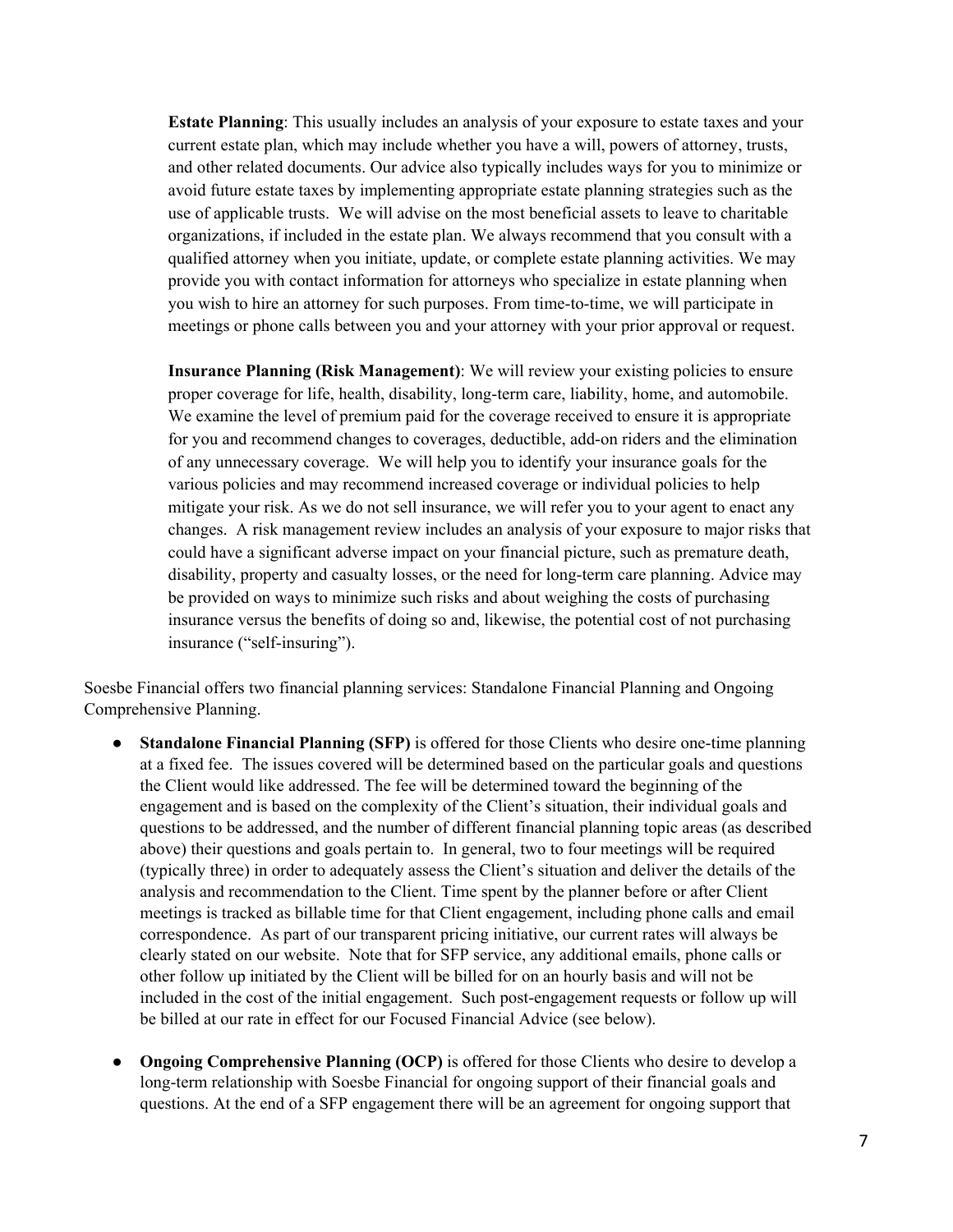will allow the Client to continue the engagement with Soesbe Financial (with an initial 12-month commitment, to be automatically renewed quarterly after that). This will allow the Client to contact Soesbe Financial by phone, email or in-person meetings to address any follow-up items or additional questions that arise, which are included in the price of the OCP service, up to the maximum number of hours. Annual or semi-annual review meetings are also provided, and each meeting will address the questions or needs of the Client at that time and will also include a rotating "deep-dive" into the different areas of financial planning (as described above), typically two to four areas at each meeting. Any hours spent by the planner over the maximum will be billed at our hourly rate then in effect, however, no additional work over the maximum hours will be conducted without the Client approval. See below for additional pricing information.

Soesbe Financial also offers **Focused Financial Advice (FFA)** for those Clients that desire a short (typically one to three hour) meeting with a planner to address questions that are of a general, informational nature. While not financial planning *per se*, as there are no long-term or forward-looking projections created nor a full analysis of the Client's situation, the FFA service offers the Client the opportunity to have simple questions answered without a larger financial planning engagement. FFA will be billed hourly (one hour minimum), at a rate that is 20% higher than the hourly rate for financial planning services. See below for pricing information.

#### **Educational Seminars and Speaking Engagements**

We may provide seminars occasionally for groups seeking general advice on any area of personal finance. The content of these seminars will vary depending upon the needs of the attendees. These seminars are purely educational in nature and do not involve the sale of any investment products or financial planning services. Information presented will not be based on any individual's person's need, nor does Soesbe Financial provide individualized advice to attendees during these seminars.

#### **Client Tailored Services and Client Imposed Restrictions**

We offer the same suite of services to all of our Clients. However, specific Client financial plans are individualized based on income, assets and liabilities, tax levels, risk tolerance levels, etc. according to the Client's financial situation. Clients may impose reasonable restrictions on investing in certain securities or types of securities.

#### **Wrap Fee Programs**

We do not participate in wrap fee programs.

#### **CCR Section 260.235.2 Disclosure**

For Clients who receive our Financial Planning services, we must state when a conflict exists between the interests of our firm and the interests of our Client. The Client is under no obligation to act upon our recommendations. If the Client elects to act on any of the recommendations, the Client is under no obligation to conduct the transaction through our firm.

## Item 5: Fees and Compensation

Please note, unless a Client has received the firm's Disclosure Brochure at least 48 hours prior to signing the Client Agreement, the Client Agreement may be terminated by the Client within five (5) business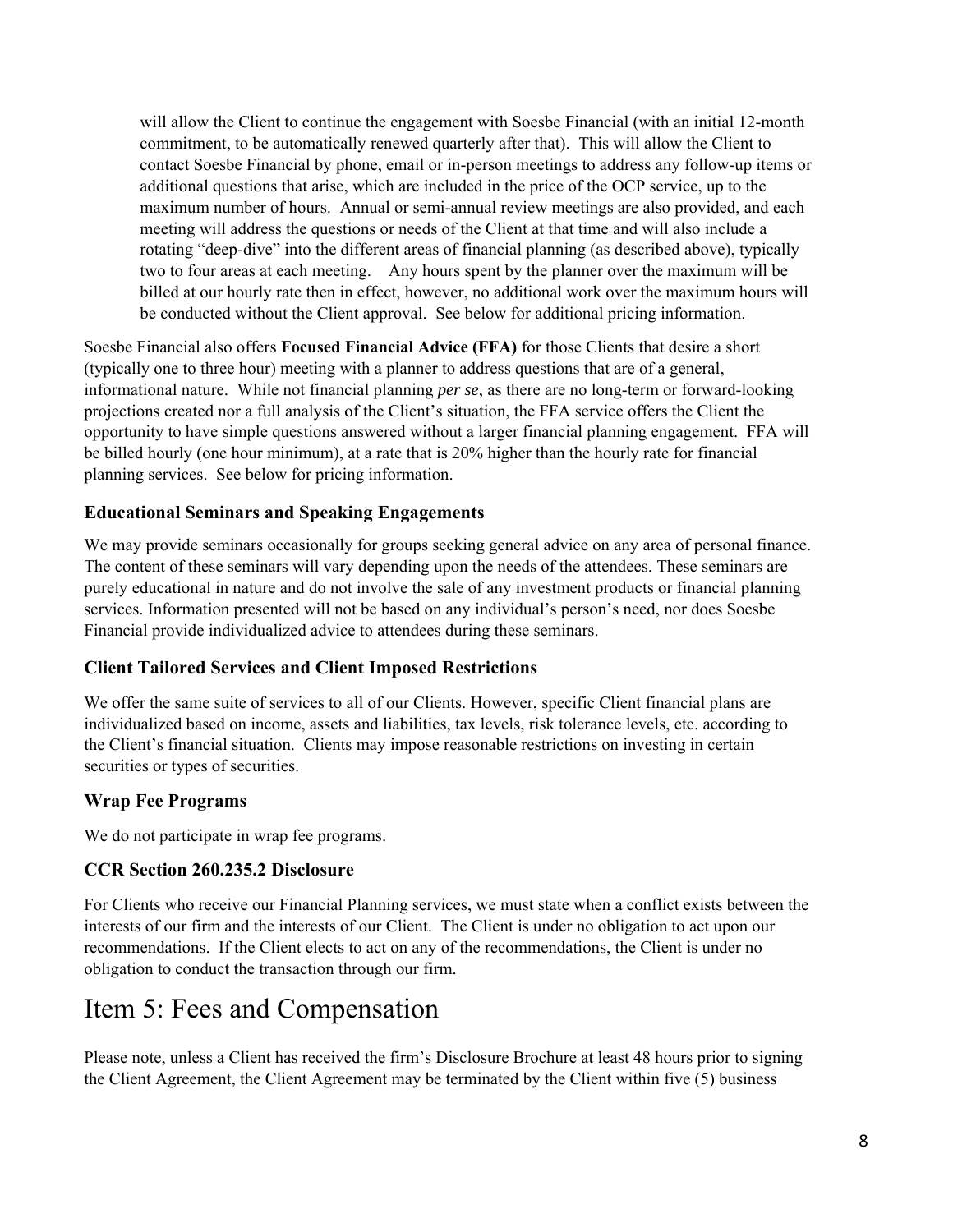days of signing the contract without incurring any advisory fees. How we are paid depends on the type of advisory service we are performing. Please review the fee and compensation information below.

#### **Integrated Management Services**

Our standard advisory fee for Integrated Management Services (IMS) is based on the market value of the assets under management and is calculated as follows:

| Account Value             | Annual Advisory Fee |  |
|---------------------------|---------------------|--|
| $$0 - $500,000$           | 1.00%               |  |
| $$500,001 - $1,500,000$   | 0.85%               |  |
| $$1,500,001 - $3,000,000$ | $0.70\%$            |  |
| $$3,000,001 - $5,000,000$ | $0.55\%$            |  |
| \$5,000,001 and Above     | 0.40%               |  |

The annual fees are pro-rated, paid quarterly in arrears, and may be negotiable at the firm's discretion. The advisory fee is a tiered fee and is calculated by assessing the percentage rates using the predefined levels of assets as shown in the above chart and applying the fee to the account value based on the average daily balance of the previous quarter. No increase in the annual fee shall be effective without agreement from the Client by signing a new agreement or amendment to their current advisory agreement.

Advisory fees are directly debited from Client accounts, or the Client may choose to pay by check. Accounts initiated or terminated during a calendar quarter will be charged a prorated fee based on the amount of time remaining in the billing period. An account may be terminated with written notice at least 7 calendar days in advance. Since fees are paid in arrears, no refund will be needed upon termination of the account.

### **Standalone Financial Planning**

Standalone Financial Planning (SFP) is offered on a fixed fee basis. The fee is based on complexity and needs of the Client and may be negotiable at the firm's discretion:

|                                                       |                     | Fee with                 |
|-------------------------------------------------------|---------------------|--------------------------|
|                                                       | <b>Standard Fee</b> | <b>Complexity Issues</b> |
| <b>Retirement Planning</b>                            | \$2500              | up to \$5500             |
| <b>Investment Recommendations Add-On</b>              | \$1500              | up to \$2500             |
| Tax Planning Add-On                                   | \$500               | up to \$1500             |
| Insurance Analysis Add-On                             | \$250               | up to \$1000             |
| Estate Planning Add-On / with review of current Trust | \$250 / \$500       | up to \$1000             |
| Individualized Add-On                                 | \$250 per hour      |                          |

For an SFP engagement, half of the fee is due at the beginning of the process and the remainder is due at completion of work, however, Soesbe Financial will not bill an amount above \$500.00 more than 6 months in advance.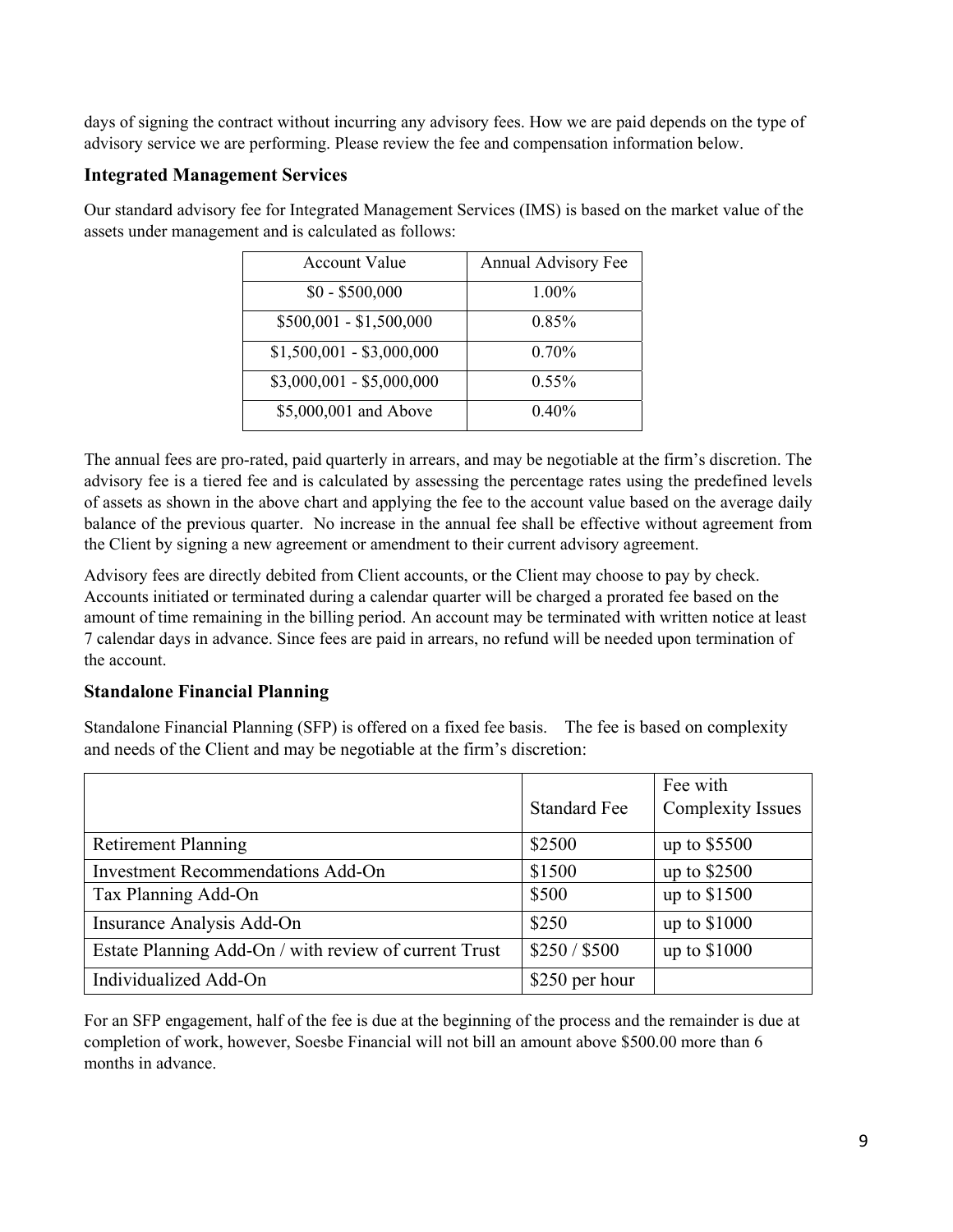Fees for SFP service may be paid by electronic funds transfer, credit/debit card or check. In the event of early termination any prepaid but unearned fees will be refunded to the Client and any completed deliverables of the project will be provided to the Client and no further fees will be charged. Likewise, if there are earned but unpaid fees (as determined by the number of hours spent on the engagement at the rate of \$250 per hour), then the remaining balance will be due upon termination of the contract.

#### **Ongoing Comprehensive Planning**

Ongoing Comprehensive Planning (OCP) consists of an ongoing fee that is paid monthly in advance. The fee is based on complexity and needs of the Client and may be negotiable at the firm's discretion.

The monthly OCP fee is \$125 and may be adjusted based on the needs of the client. The total planner hours allowed is 6 hours per year and any time spent over the maximum hours on the client engagement will be billed quarterly or annually. No time will be spent in excess of the maximum without client approval.

Fees for this service may be paid by electronic funds transfer, credit/debit card or check. This service may be terminated with 30 days' notice. Upon termination of any agreement, the fee will be prorated and any unearned fee will be refunded to the Client, and any services provided that are unpaid will be billed to the Client.

#### **Focused Financial Advice**

Single Focused Financial Advice (FFA) meetings are offered at an rate of \$300 per hour, and may be negotiable at the firm's discretion. The fee for the FFA engagement is due upon completion of the meeting.

#### **Educational Seminars/ Speaking Engagements**

Seminars and speaking engagements are offered to organizations and the public on a variety of financial topics. Fees range from \$0 to \$2000 per seminar or \$0 to \$200 per participant. Half of the fees are due prior to the engagement, and the other half is to be paid the day of, no later than the conclusion of the Seminar, however, Soesbe Financial will not bill an amount above \$500.00 more than 6 months in advance. The fee range is based on the content, amount of research conducted, the number of hours of preparation needed, and the number of attendees. Fees for this service may be paid by electronic funds transfer, credit/debit card or check.

Educational Seminars and Speaking Engagements may be provided pro-bono at the discretion of Soesbe Financial.

#### **Other Types of Fees and Expenses**

Our fees are exclusive of fees imposed by the brokerage firm, transaction fees, and other related costs and expenses which may be incurred by the Client. Clients may incur certain charges imposed by custodians, brokers, and other third parties such as custodial fees, deferred sales charges, odd-lot differentials, transfer taxes, wire transfer, and electronic fund fees, and other fees and taxes on brokerage accounts and securities transactions. Mutual fund and exchange-traded funds also charge internal management fees,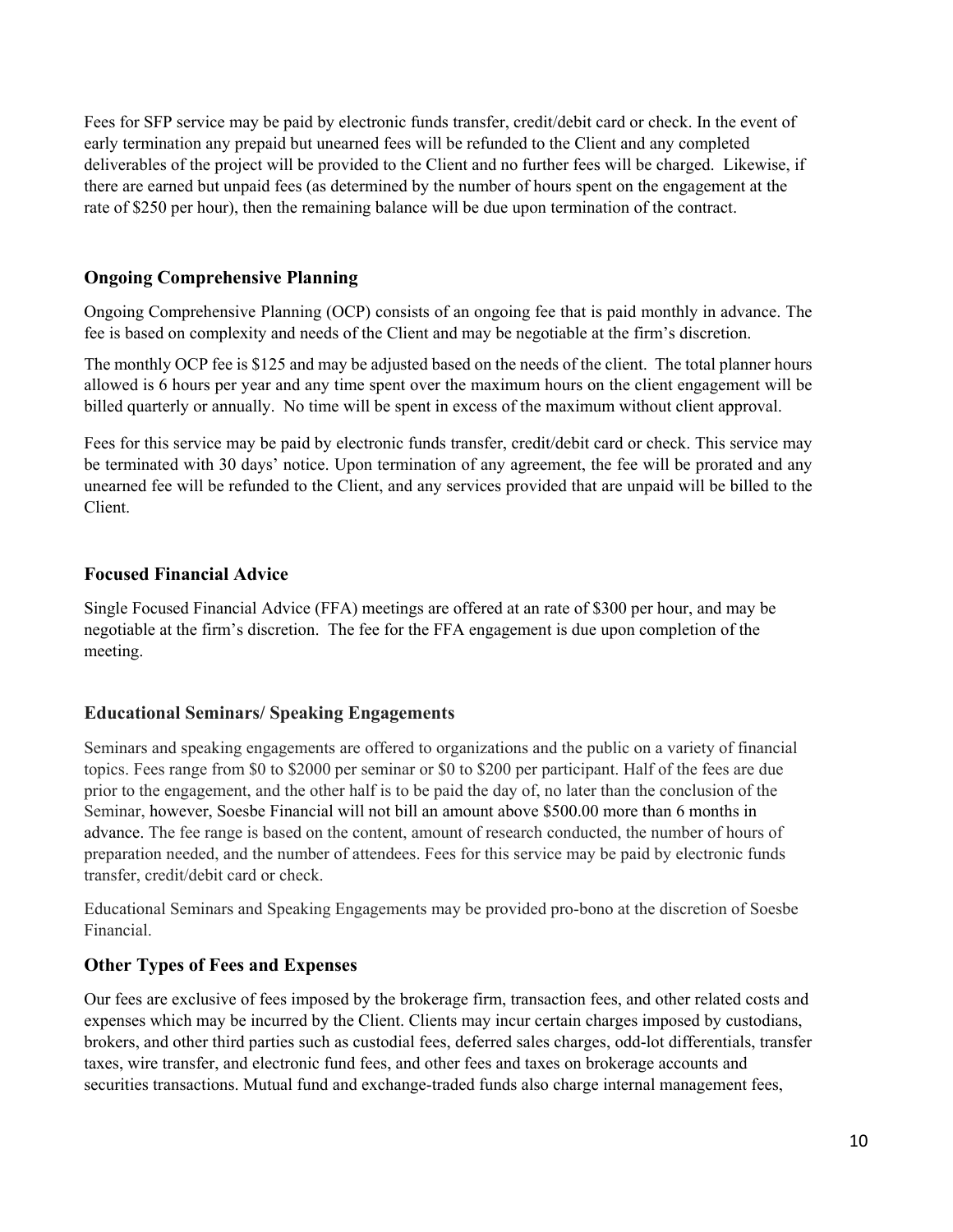which are disclosed in a fund's prospectus. Such charges, fees, and commissions are exclusive of and in addition to our fee, and we shall not receive any portion of these commissions, fees, and costs.

Item 12 further describes the factors that we consider in selecting or recommending broker-dealers for Client's transactions and determining the reasonableness of their compensation (e.g., commissions).

Part 2A (Item 5.E) **Soesbe Financial, including any supervised person, does not accept compensation (commissions) for the sale of securities or other investment products including asset-based sales charges or service fees from the sale of mutual funds.**

**We do not receive any revenue from advisory clients resulting from sales commissions and the sale of other investment products.** 

**We do not charge commissions or markups in connection with our advisory services. We only charge an advisory fee for Integrated Management Services.** 

#### **CCR Section 260.238(j) Disclosure**

Please note, lower fees for comparable services may be available from other sources. Clients may purchase investment products we recommend through other brokers or agents not affiliated with us.

# Item 6: Performance-Based Fees and Side-By-Side Management

We do not offer performance-based fees and do not engage in side-by-side management.

# Item 7: Types of Clients

We provide financial planning and portfolio management services to individuals and high net-worth individuals.

Our minimum household account size requirement for Integrated Management Service Clients is \$500,000, which may be waived at the firm's discretion.

## Item 8: Methods of Analysis, Investment Strategies and Risk of Loss

Our primary method of investment analysis is Fundamental analysis and apply Modern Portfolio Theory in the construction of portfolios.

**Fundamental analysis** involves analyzing individual companies and their industry groups, such as a company's financial statements, details regarding the company's product line, the experience, and expertise of the company's management, and the outlook for the company's industry. The resulting data is used to measure the true value of the company's stock compared to the current market value. The risk of fundamental analysis is that the information obtained may be incorrect and the analysis may not provide an accurate estimate of earnings, which may be the basis for a stock's value. If securities prices adjust rapidly to new information, utilizing fundamental analysis may not result in favorable performance.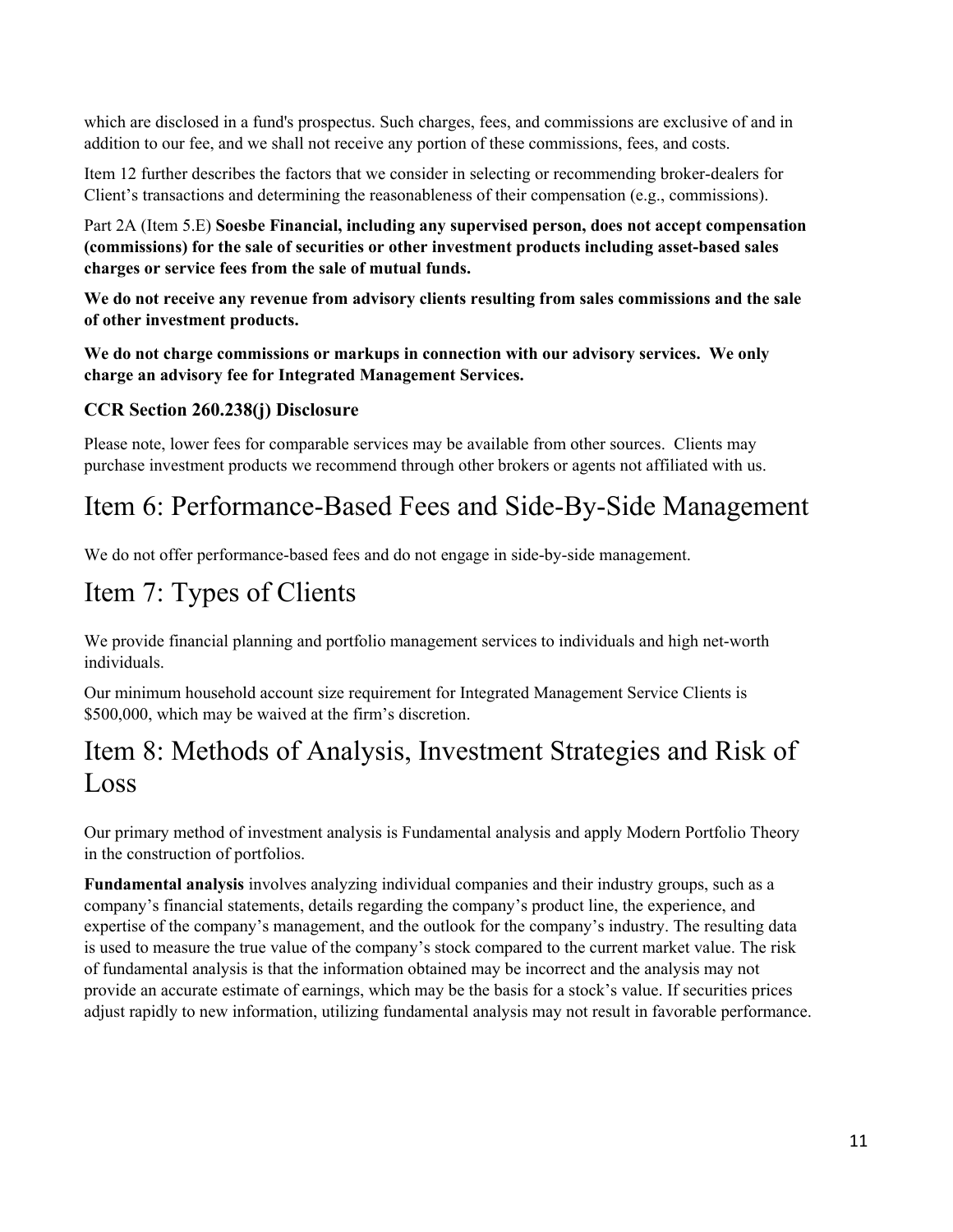#### **Modern Portfolio Theory**

The underlying principles of MPT are:

- Investors are risk averse. The only acceptable risk is that which is adequately compensated by an expected return. Risk and investment return are related and an increase in risk requires an increased expected return.
- Markets are efficient. The same market information is available to all investors at the same time. The market prices every security fairly based upon this equal availability of information.
- The design of the portfolio as a whole is more important than the selection of any particular security. The appropriate allocation of capital among asset classes will have far more influence on long-term portfolio performance than the selection of individual securities.
- Investing for the long-term (preferably longer than ten years) becomes critical to investment success because it allows the long-term characteristics of the asset classes to surface.
- Increasing diversification of the portfolio with lower correlated asset class positions can decrease portfolio risk. Correlation is the statistical term for the extent to which two asset classes move in tandem or opposition to one another.

#### **Passive Investment Management**

We primarily practice passive investment management. Passive investing involves building portfolios that are comprised of various distinct asset classes. The asset classes are weighted in a manner to achieve the desired relationship between correlation, risk, and return. Funds that passively capture the returns of the desired asset classes are placed in the portfolio. The funds that are used to build passive portfolios are typically index mutual funds or exchange-traded funds.

Passive investment management is characterized by low portfolio expenses (i.e. the funds inside the portfolio have low internal costs), minimal trading costs (due to infrequent trading activity), and relative tax efficiency (because the funds inside the portfolio are tax efficient and turnover inside the portfolio is minimal).

In contrast, active management involves a single manager or managers who employ some method, strategy or technique to construct a portfolio that is intended to generate returns that are greater than the broader market or a designated benchmark.

#### **Material Risks Involved**

**All investing strategies we offer involve risk and may result in a loss of your original investment which you should be prepared to bear.** Many of these risks apply equally to stocks, bonds, commodities, and any other investment or security. Material risks associated with our investment strategies are listed below.

**Market Risk:** Market risk involves the possibility that an investment's current market value will fall because of a general market decline, reducing the value of the investment regardless of the operational success of the issuer's operations or its financial condition.

**Strategy Risk:** The Adviser's investment strategies and/or investment techniques may not work as intended.

**Small and Medium Sized Company Risk:** Securities of companies with small and medium market capitalizations (market cap) are often more volatile and less liquid than investments in larger companies. Small and medium cap companies may face a greater risk of business failure, which could increase the volatility of the Client's portfolio.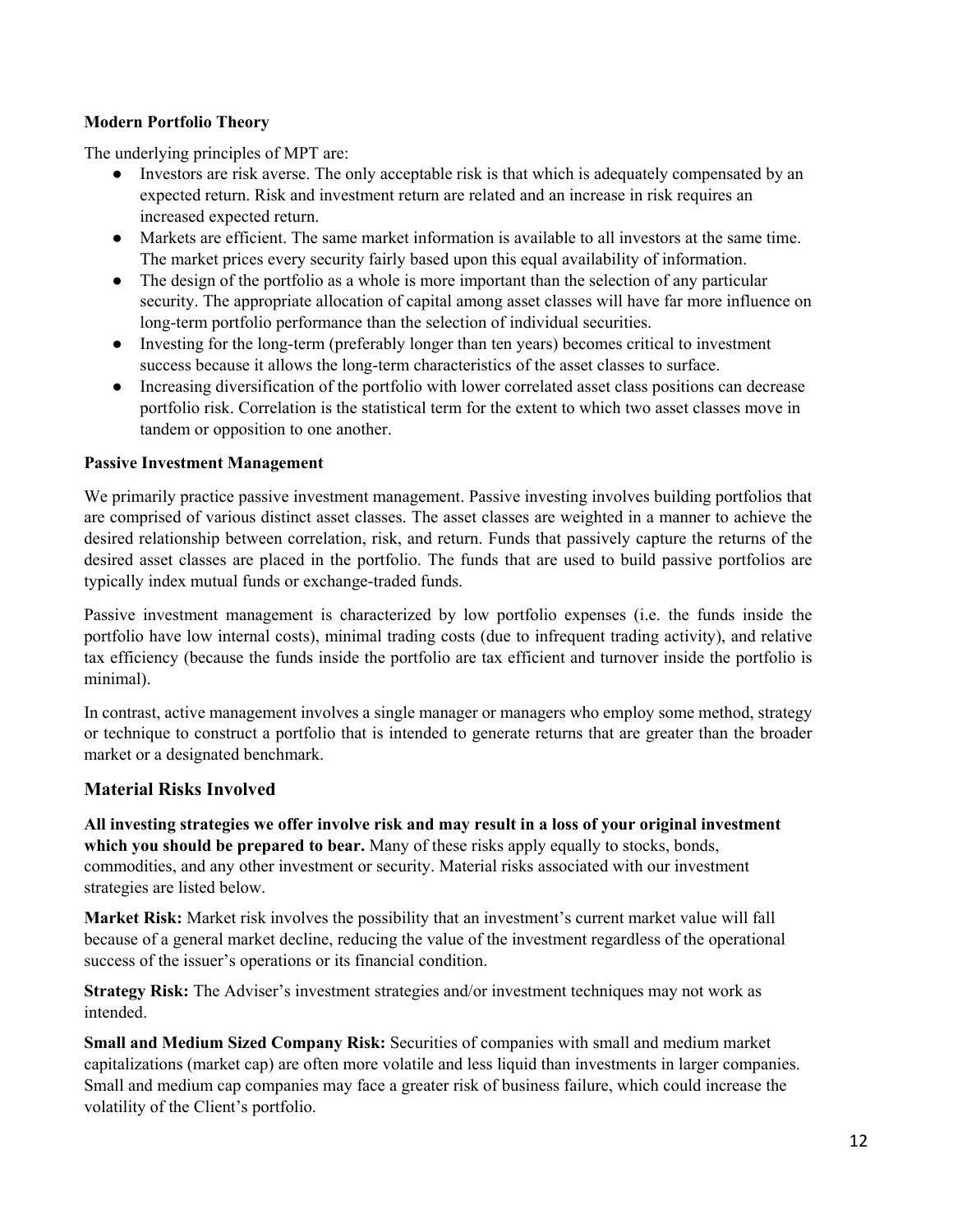**Turnover Risk:** At times, the strategy may have a portfolio turnover rate that is higher than other strategies. A high portfolio turnover would result in correspondingly greater brokerage commission expenses and may result in the distribution of additional capital gains for tax purposes. These factors may negatively affect the account's performance.

**Interest Rate Risk:** Bond (fixed income) prices generally fall when interest rates rise, and the value may fall below par value or the principal investment. The opposite is also generally true: bond prices generally rise when interest rates fall. In general, fixed income securities with longer maturities are more sensitive to these price changes. Most other investments are also sensitive to the level and direction of interest rates.

**Legal or Legislative Risk**: Legislative changes or Court rulings may impact the value of investments, or the securities' claim on the issuer's assets and finances.

**Inflation**: Inflation may erode the buying power of your investment portfolio, even if the dollar value of your investments remains the same.

#### **Risks Associated with Securities**

Apart from the general risks outlined above which apply to all types of investments, specific securities may have other risks.

**Common stocks** may go up and down in price quite dramatically, and in the event of an issuer's bankruptcy or restructuring could lose all value. A slower-growth or recessionary economic environment could have an adverse effect on the price of all stocks.

**Corporate Bonds** are debt securities to borrow money. Generally, issuers pay investors periodic interest and repay the amount borrowed either periodically during the life of the security and/or at maturity. Alternatively, investors can purchase other debt securities, such as zero-coupon bonds, which do not pay current interest, but rather are priced at a discount from their face values and their values accrete over time to face value at maturity. The market prices of debt securities fluctuate depending on factors such as interest rates, credit quality, and maturity. In general, market prices of debt securities decline when interest rates rise and increase when interest rates fall. The longer the time to a bond's maturity, the greater its interest rate risk.

**Municipal Bonds** are debt obligations generally issued to obtain funds for various public purposes, including the construction of public facilities. Municipal bonds pay a lower rate of return than most other types of bonds. However, because of a municipal bond's tax-favored status, investors should compare the relative after-tax return to the after-tax return of other bonds, depending on the investor's tax bracket. Investing in municipal bonds carries the same general risks as investing in bonds in general. Those risks include interest rate risk, reinvestment risk, inflation risk, market risk, call or redemption risk, credit risk, and liquidity and valuation risk.

**Exchange Traded Funds** prices may vary significantly from the Net Asset Value due to market conditions. Certain Exchange Traded Funds may not track underlying benchmarks as expected. ETFs are also subject to the following risks: (i) an ETF's shares may trade at a market price that is above or below their net asset value; (ii) the ETF may employ an investment strategy that utilizes high leverage ratios; or (iii) trading of an ETF's shares may be halted if the listing exchange's officials deem such action appropriate, the shares are de-listed from the exchange, or the activation of market-wide "circuit breakers" (which are tied to large decreases in stock prices) halts stock trading generally. The Adviser has no control over the risks taken by the underlying funds in which the Clients invest.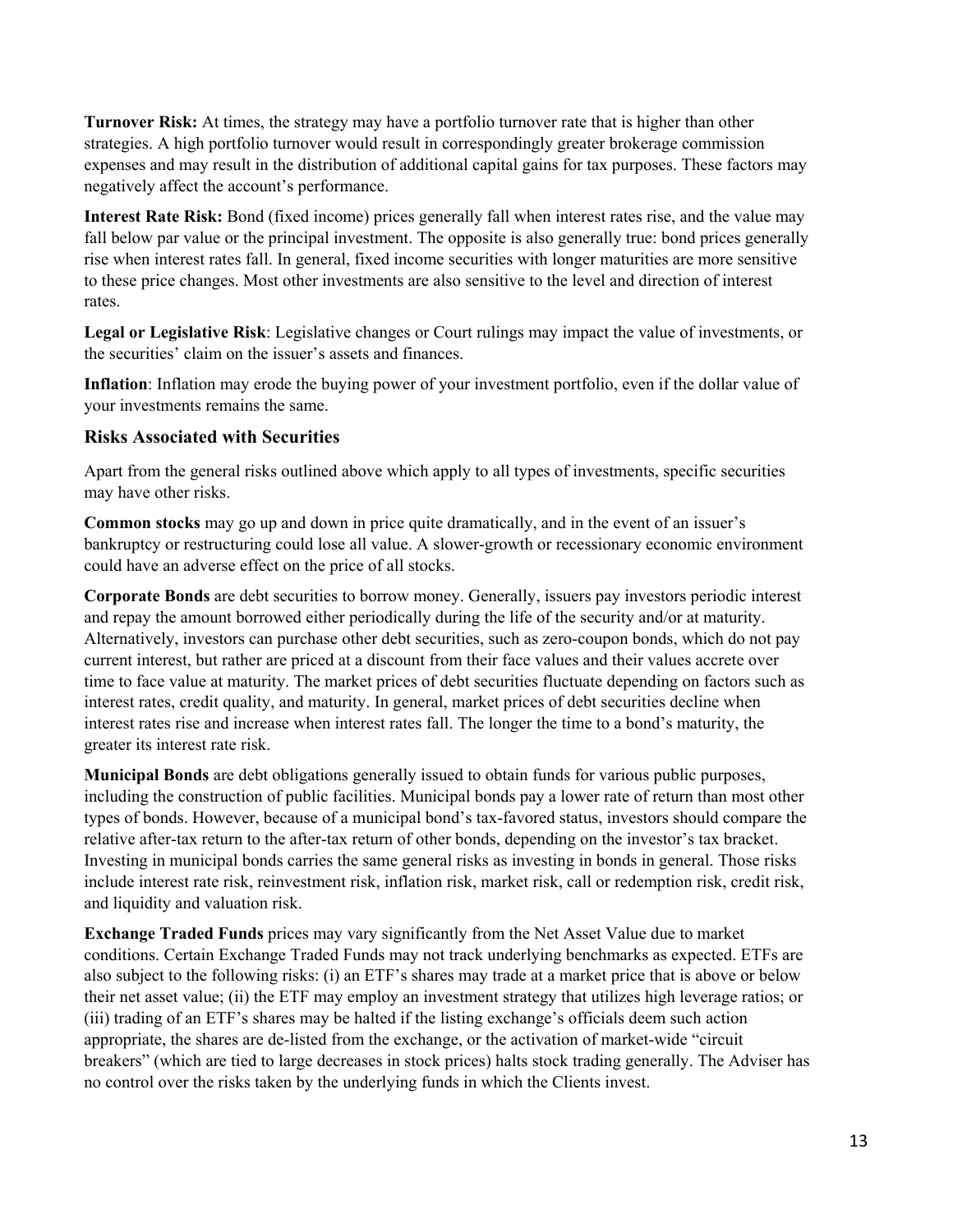**Mutual Funds**: When a Client invests in open-end mutual funds or ETFs, the Client indirectly bears its proportionate share of any fees and expenses payable directly by those funds. Therefore, the Client will incur higher expenses, many of which may be duplicative. In addition, the Client's overall portfolio may be affected by losses of an underlying fund and the level of risk arising from the investment practices of an underlying fund (such as the use of derivatives).

# Item 9: Disciplinary Information

### **Criminal or Civil Actions**

Soesbe Financial and its management have not been involved in any criminal or civil action.

#### **Administrative Enforcement Proceedings**

Soesbe Financial and its management have not been involved in administrative enforcement proceedings.

#### **Self-Regulatory Organization Enforcement Proceedings**

Soesbe Financial and its management have not been involved in legal or disciplinary events that are material to a Client's or prospective Client's evaluation of Soesbe Financial or the integrity of its management.

# Item 10: Other Financial Industry Activities and Affiliations

No Soesbe Financial employee is registered, or has an application pending to register, as a broker-dealer or a registered representative of a broker-dealer.

No Soesbe Financial employee is registered, or has an application pending to register, as a futures commission merchant, commodity pool operator or a commodity trading advisor.

#### **Soesbe Financial only receives compensation directly from Clients. We do not receive compensation from any outside source. We do not have any conflicts of interest with any outside party**.

Recommendations or Selections of Other Investment Advisers

Soesbe Financial does not recommend Clients to Outside Managers to manage their accounts.

Disclosure of Material Conflicts

All material conflicts of interest under CCR Section 260.238(k) are disclosed regarding Soesbe Financial, its representatives or any of its employees, which could be reasonably expected to impair the rendering of unbiased and objective advice.

# Item 11: Code of Ethics, Participation or Interest in Client Transactions and Personal Trading

As a fiduciary, our firm and its associates have a duty of utmost good faith to act solely in the best interests of each Client. Our Clients entrust us with their funds and personal information, which in turn places a high standard on our conduct and integrity. Our fiduciary duty is a core aspect of our Code of Ethics and represents the expected basis of all of our dealings. The firm also adheres to the Code of Ethics and Professional Responsibility adopted by the CFP® Board of Standards Inc., and accepts the obligation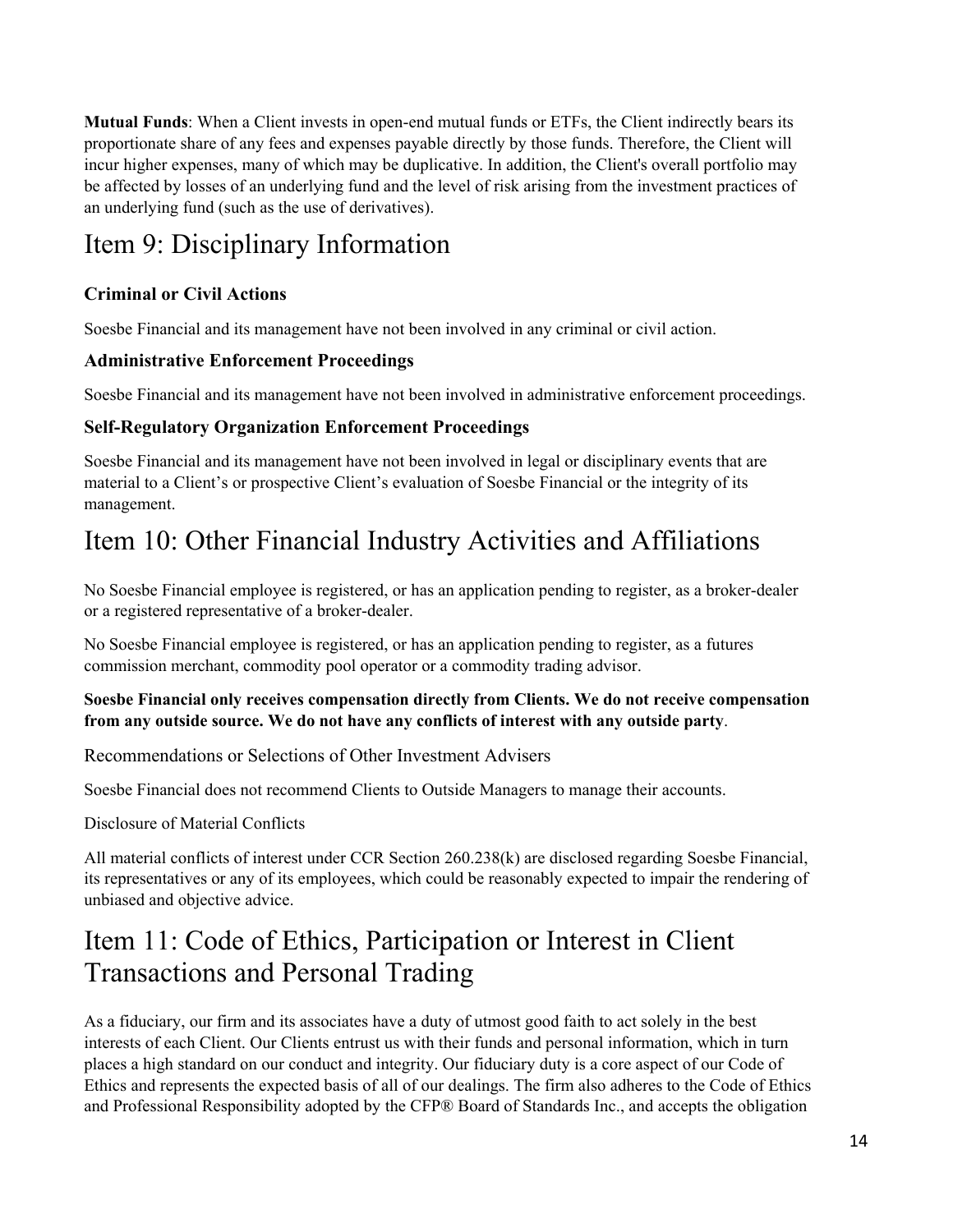not only to comply with the mandates and requirements of all applicable laws and regulations but also to take responsibility to act in an ethical and professionally responsible manner in all professional services and activities

#### **Code of Ethics Description**

This code does not attempt to identify all possible conflicts of interest, and literal compliance with each of its specific provisions will not shield associated persons from liability for personal trading or other conduct that violates a fiduciary duty to advisory Clients. A summary of the Code of Ethics' Principles is outlined below.

- Integrity Associated persons shall offer and provide professional services with integrity.
- Objectivity Associated persons shall be objective in providing professional services to Clients.
- Competence Associated persons shall provide services to Clients competently and maintain the necessary knowledge and skill to continue to do so in those areas in which they are engaged.
- Fairness Associated persons shall perform professional services in a manner that is fair and reasonable to Clients, principals, partners, and employers, and shall disclose conflict(s) of interest in providing such services.
- Confidentiality Associated persons shall not disclose confidential Client information without the specific consent of the Client unless in response to proper legal process, or as required by law.
- Professionalism Associated persons' conduct in all matters shall reflect the credit of the profession.
- Diligence Associated persons shall act diligently in providing professional services.

We periodically review and amend our Code of Ethics to ensure that it remains current, and we require all firm access persons to attest to their understanding of and adherence to the Code of Ethics at least annually. Our firm will provide a copy of its Code of Ethics to any Client or prospective Client upon request.

#### **Investment Recommendations Involving a Material Financial Interest and Conflicts of Interest**

Neither our firm, its associates or any related person is authorized to recommend to a Client or effect a transaction for a Client, involving any security in which our firm or a related person has a material financial interest, such as in the capacity as an underwriter, adviser to the issuer, etc.

#### **Advisory Firm Purchase of Same Securities Recommended to Clients and Conflicts of Interest**

Our firm and its "related persons" may buy or sell securities similar to, or different from, those we recommend to Clients for their accounts. In an effort to reduce or eliminate certain conflicts of interest involving the firm or personal trading, our policy may require that we restrict or prohibit associates' transactions in specific reportable securities transactions. Any exceptions or trading pre-clearance must be approved by the firm principal in advance of the transaction in an account, and we maintain the required personal securities transaction records per regulation.

#### **Trading Securities At/Around the Same Time as Client's Securities**

From time to time, our firm or its "related persons" may buy or sell securities for themselves at or around the same time as Clients. We will not trade non-mutual fund securities 5 days prior to the same security for Clients.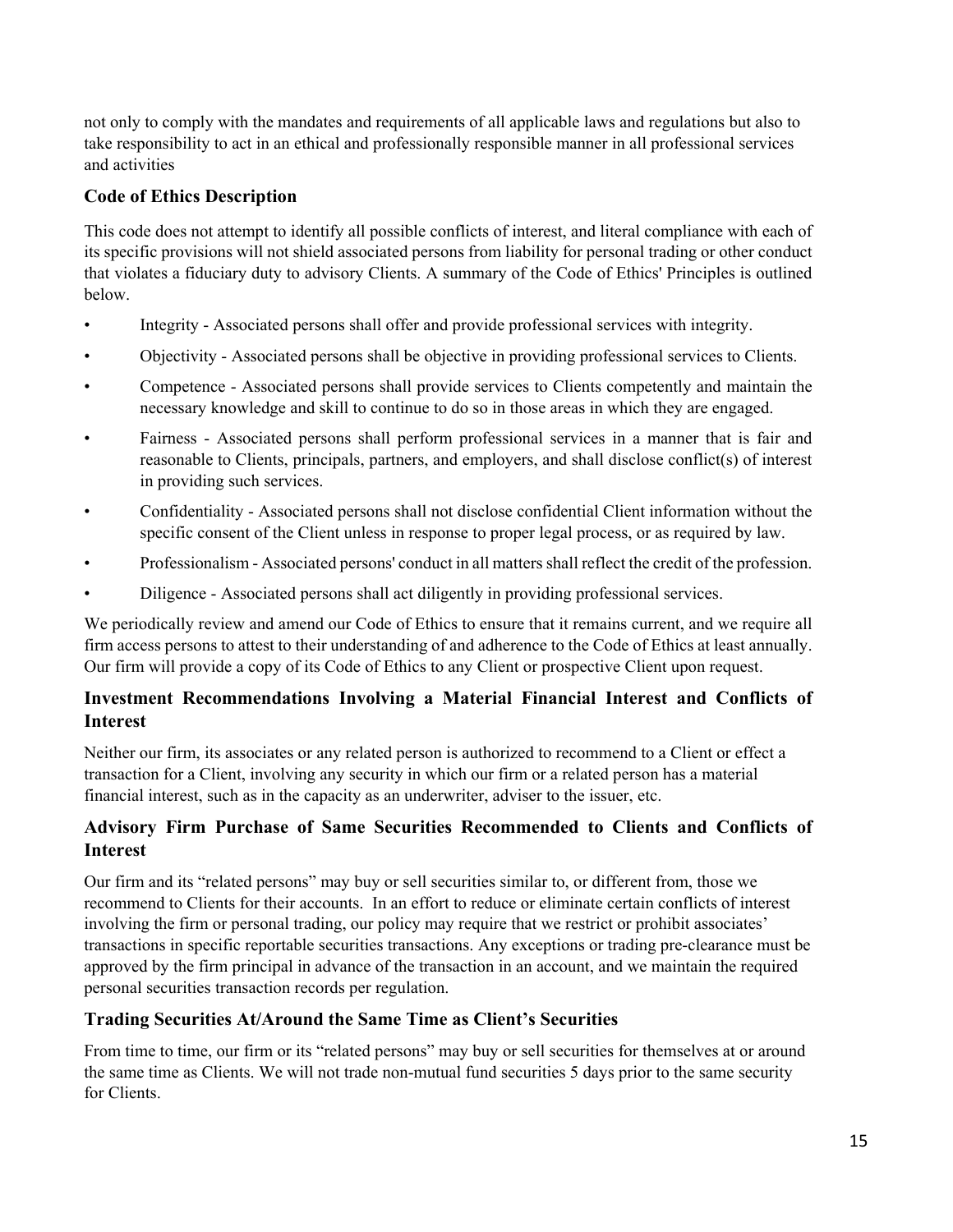# Item 12: Brokerage Practices

#### **Factors Used to Select Custodians and/or Broker-Dealers**

Soesbe Financial, LLC does not have any affiliation with Broker-Dealers. Specific custodian recommendations are made to the Client based on their need for such services. We recommend custodians based on the reputation and services provided by the firm.

#### **1. Research and Other Soft-Dollar Benefits**

We currently do not receive soft dollar benefits.

#### **2. Brokerage for Client Referrals**

We receive no referrals from a broker-dealer or third party in exchange for using that broker-dealer or third party.

#### **3. Clients Directing Which Broker/Dealer/Custodian to Use**

We do require a specific custodian for Clients to use in order to receive our investment management services. Every attempt has been made to ensure that the custodian's cost is similar to that of other custodians.

### **The Custodian and Brokers We Use (TD Ameritrade)**

Advisor participates in the TD Ameritrade Institutional program. TD Ameritrade Institutional is a division of TD Ameritrade, Inc. ("TD Ameritrade"), member FINRA/SIPC. TD Ameritrade is an independent [and unaffiliated] SEC-registered broker-dealer. TD Ameritrade offers to independent investment Advisors services which include custody of securities, trade execution, clearance, and settlement of transactions. Advisor receives some benefits from TD Ameritrade through its participation in the program. (Please see the disclosure under Item 14 below.)

### **Aggregating (Block) Trading for Multiple Client Accounts**

Investment advisers may elect to purchase or sell the same securities for several Clients at approximately the same time when they believe such action may prove advantageous to Clients. This process is referred to as aggregating orders, batch trading or block trading. We do not engage in block trading. It should be noted that implementing trades on a block or aggregate basis may be less expensive for Client accounts; however, it is our trading policy is to implement all Client orders on an individual basis. Therefore, we do not aggregate or "block" Client transactions. Considering the types of investments that we hold in advisory Client accounts, we do not believe Clients are hindered in any way because we trade accounts individually and primarily invest Client accounts in mutual funds which cannot be block traded. Our strategies are primarily developed for the long-term and minor differences in price execution are not material to our overall investment strategy.

## Item 13: Review of Accounts

Susan Soesbe, Managing Member and CCO of Soesbe Financial, will work with Clients to obtain current information regarding their assets and investment holdings and will review this information as part of our financial planning services. Soesbe Financial does not provide specific reports to financial planning Clients, other than financial plans.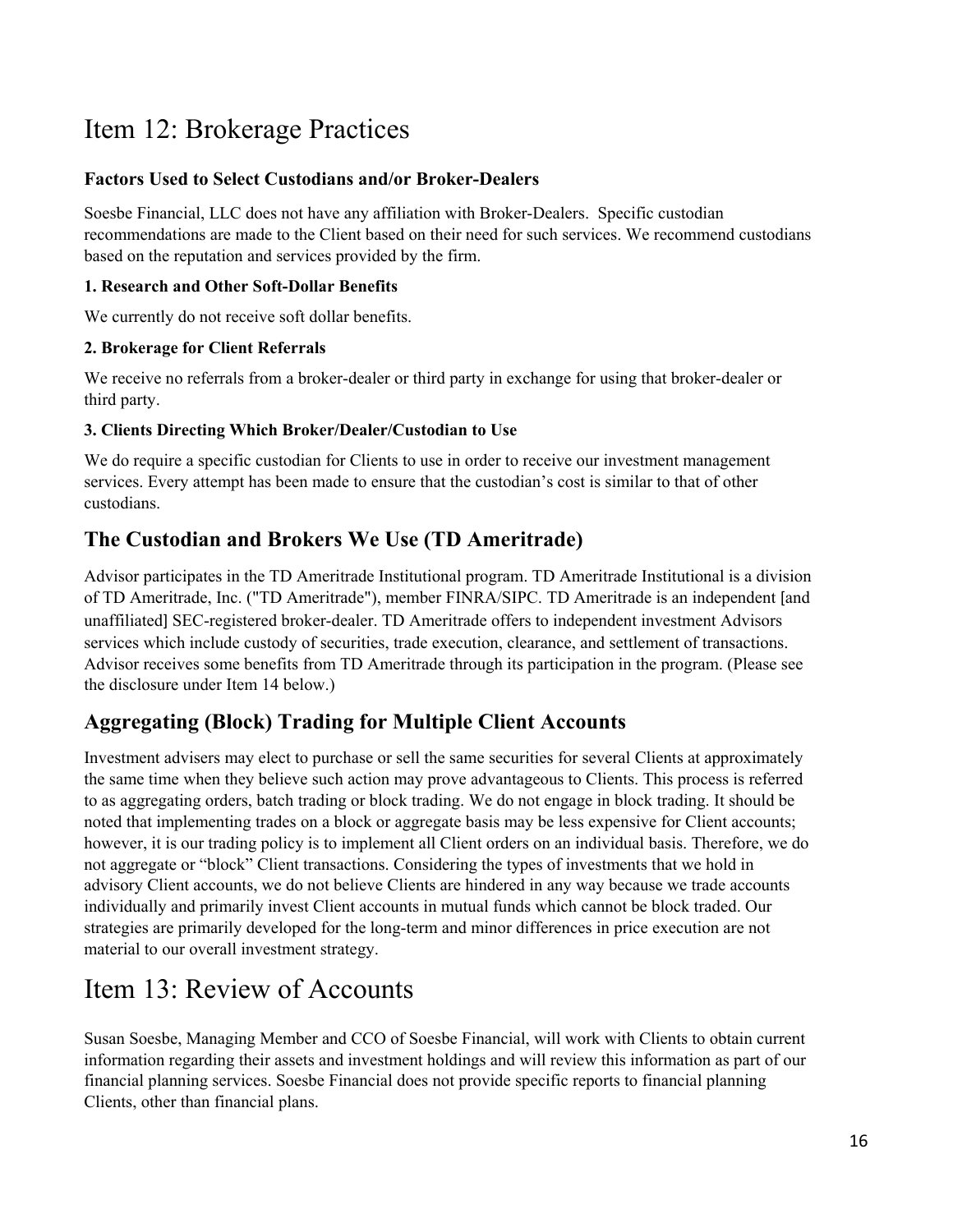Client accounts managed under Integrated Management Services will be reviewed regularly on a quarterly basis or more frequently by Susan Soesbe, Managing Member and CCO. Each account is reviewed with regards to the Client's investment policies and risk tolerance levels. Events that may trigger a special review would be unusual performance, addition or deletions of Client imposed restrictions, excessive draw-down, volatility in performance, or buy and sell decisions from the firm or per Client's needs.

Clients will receive trade confirmations from the broker for each transaction in their accounts as well as monthly or quarterly statements and annual tax reporting statements from their custodian showing all activity in the accounts, such as receipt of dividends and interest.

Soesbe Financial will provide quarterly written performance reports to Integrated Management Service Clients.

## Item 14: Client Referrals and Other Compensation

We do not receive any economic benefit, directly or indirectly, from any third party for advice rendered to our Clients. Nor do we, directly or indirectly, compensate any person who is not advisory personnel for Client referrals.

As disclosed under Item 12, above, Advisor participates in TD Ameritrade's institutional customer program and Advisor may recommend TD Ameritrade to Clients for custody and brokerage services. There is no direct link between Advisor's participation in the program and the investment advice it gives to its Clients, although Advisor receives economic benefits through its participation in the program that are typically not available to TD Ameritrade retail investors. These benefits include the following products and services (provided without cost or at a discount): receipt of duplicate Client statements and confirmations; research related products and tools; consulting services; access to a trading desk serving Advisor participants; access to block trading (which provides the ability to aggregate securities transactions for execution and then allocate the appropriate shares to Client accounts); the ability to have advisory fees deducted directly from Client accounts; access to an electronic communications network for Client order entry and account information; access to mutual funds with no transaction fees and to certain institutional money managers; and discounts on compliance, marketing, research, technology, and practice management products or services provided to Advisor by third party vendors. TD Ameritrade may also have paid for business consulting and professional services received by Advisor's related persons. Some of the products and services made available by TD Ameritrade through the program may benefit Advisor but may not benefit its Client accounts. These products or services may assist Advisor in managing and administering Client accounts, including accounts not maintained at TD Ameritrade. Other services made available by TD Ameritrade are intended to help Advisor manage and further develop its business enterprise. The benefits received by Advisor or its personnel through participation in the program do not depend on the number of brokerage transactions directed to TD Ameritrade. As part of its fiduciary duties to Clients, Advisor endeavors at all times to put the interests of its Clients first. Clients should be aware, however, that the receipt of economic benefits by Advisor or its related persons in and of itself creates a potential conflict of interest and may indirectly influence the Advisor's choice of TD Ameritrade for custody and brokerage services.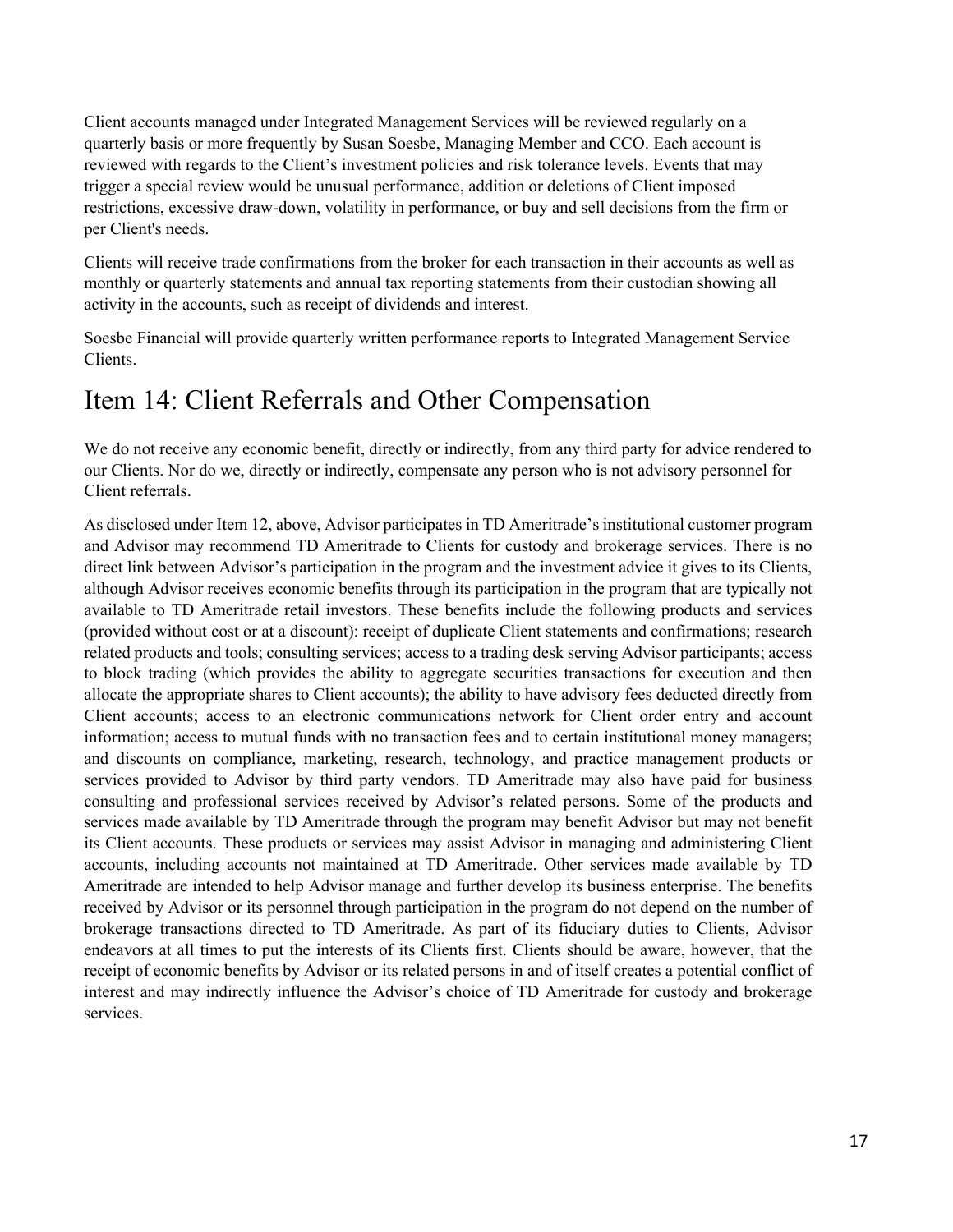# Item 15: Custody

Soesbe Financial does not accept custody of Client funds except in the instance of withdrawing Client fees.

For Client accounts in which Soesbe Financial directly debits their advisory fee:

- i. Soesbe Financial will send a copy of its invoice to the custodian at the same time that it sends the Client a copy.
- ii. The custodian will send at least quarterly statements to the Client showing all disbursements for the account, including the amount of the advisory fee.
- iii. The Client will provide written authorization to Soesbe Financial, permitting them to be paid directly for their accounts held by the custodian.

Clients should receive at least quarterly statements from the broker-dealer, bank or other qualified custodian that holds and maintains Client's investment assets. We urge you to carefully review such statements and compare such official custodial records to the account statements or reports that we may provide to you. Our statements or reports may vary from custodial statements based on accounting procedures, reporting dates, or valuation methodologies of certain securities.

## Item 16: Investment Discretion

For those Client accounts where we provide Integrated Management Services (IMS), we maintain discretion over Client accounts with respect to securities to be bought and sold and the amount of securities to be bought and sold. Investment discretion is explained to Clients in detail when an advisory relationship has commenced. At the start of the advisory relationship, the Client will execute a Limited Power of Attorney, which will grant our firm discretion over the account. Additionally, the discretionary relationship will be outlined in the advisory contract and signed by the Client.

# Item 17: Voting Client Securities

We do not vote Client proxies. Therefore, Clients maintain exclusive responsibility for: (1) voting proxies, and (2) acting on corporate actions pertaining to the Client's investment assets. The Client shall instruct the Client's qualified custodian to forward to the Client copies of all proxies and shareholder communications relating to the Client's investment assets. If the Client would like our opinion on a particular proxy vote, they may contact us at the number listed on the cover of this brochure.

In most cases, you will receive proxy materials directly from the account custodian. However, in the event we were to receive any written or electronic proxy materials, we would forward them directly to you by mail, unless you have authorized our firm to contact you by electronic mail, in which case, we would forward you any electronic solicitation to vote proxies.

## Item 18: Financial Information

Registered Investment Advisers are required in this Item to provide you with certain financial information or disclosures about our financial condition. We have no financial commitment that impairs our ability to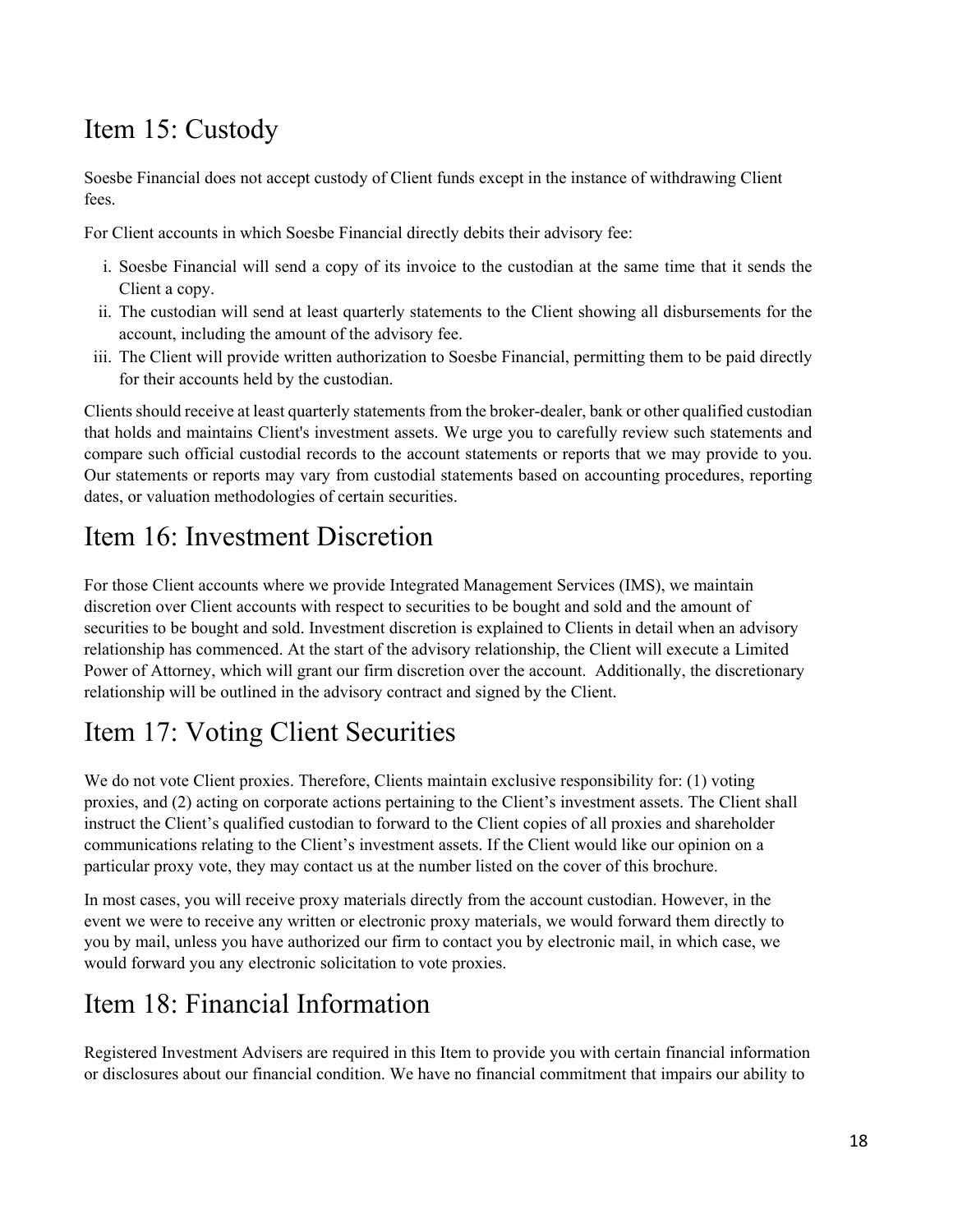meet contractual and fiduciary commitments to Clients, and we have not been the subject of a bankruptcy proceeding.

We do not have custody of Client funds or securities or require or solicit prepayment of more than \$500 in fees per Client six months in advance.

# Item 19: Requirements for State-Registered Advisers

Identification of each of our principal executive officers and management persons, and description of their formal educations and business backgrounds.

### **Susan Soesbe**

Born: 1969

### **Educational Background**

- 1998 MBA, University of California
- 1993 BA, University of Massachusetts

### **Business Experience**

- 02/2020 Present, Soesbe Financial, LLC, Managing Member and CCO
- 03/2006 02/2020, Symphony Financial Planning, LLC, Financial Planner

### **Professional Designations, Licensing & Exams**

Ms. Soesbe earned the Certified Financial Planner (CFP®) designation from the Certified Financial Planner Board of Standards (CFP Board) in 2008. In addition, Ms. Soesbe earned her Enrolled Agent (EA) designation from the IRS in 2008.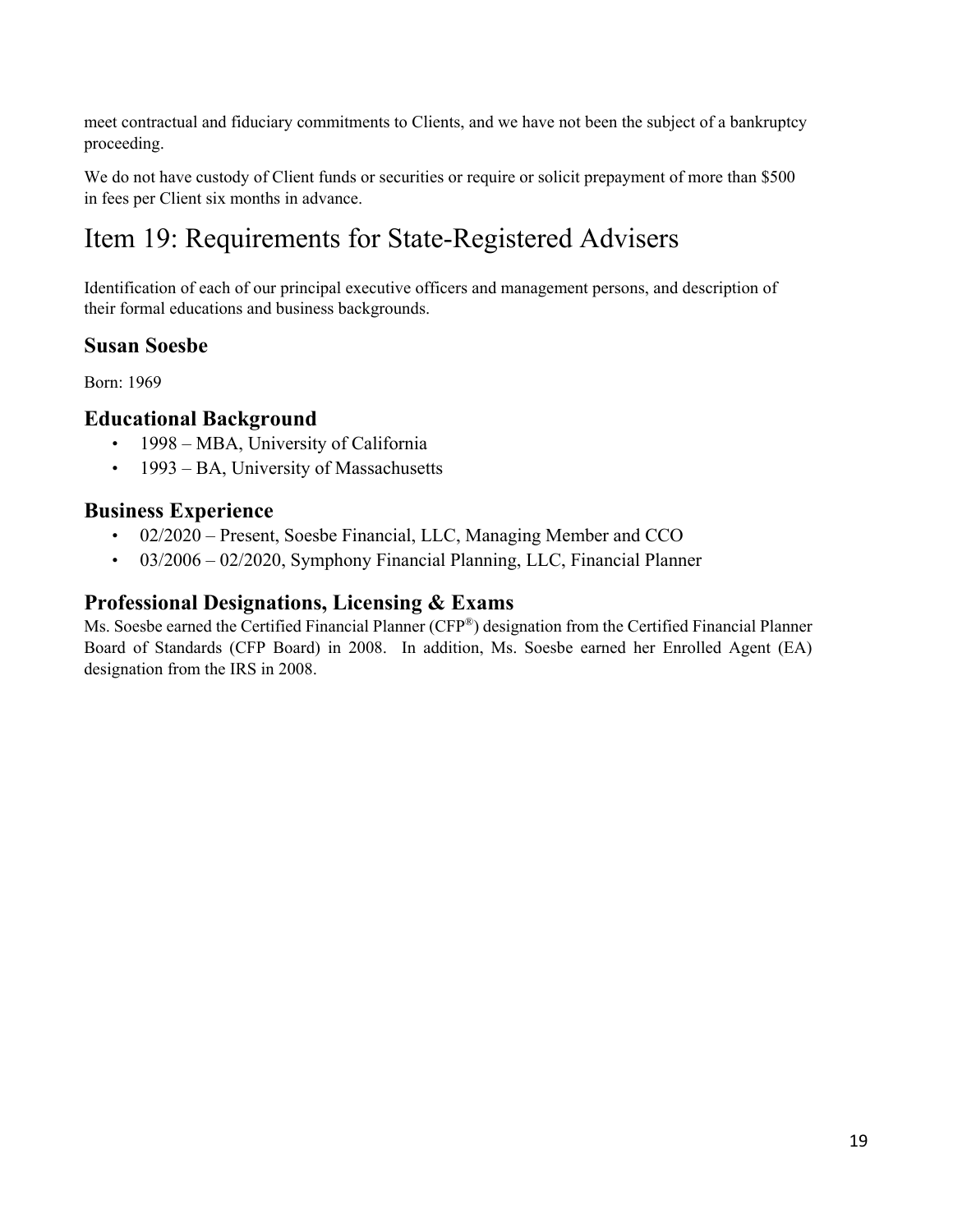

### Soesbe Financial, LLC

5250 Elvas Ave. Sacramento, California 95819 (916) 587-5100

Dated February 24, 2022

Form ADV Part 2B – Brochure Supplement

*For* 

### **Susan Soesbe 5014944**

Managing Member and Chief Compliance Officer

This brochure supplement provides information about Susan Soesbe that supplements the Soesbe Financial, LLC ("Soesbe Financial") brochure. A copy of that brochure precedes this supplement. Please contact Susan Soesbe if the Soesbe Financial brochure is not included with this supplement or if you have any questions about the contents of this supplement.

Additional information about Susan Soesbe is available on the SEC's website at www.adviserinfo.sec.gov which can be found using the identification number 5014944.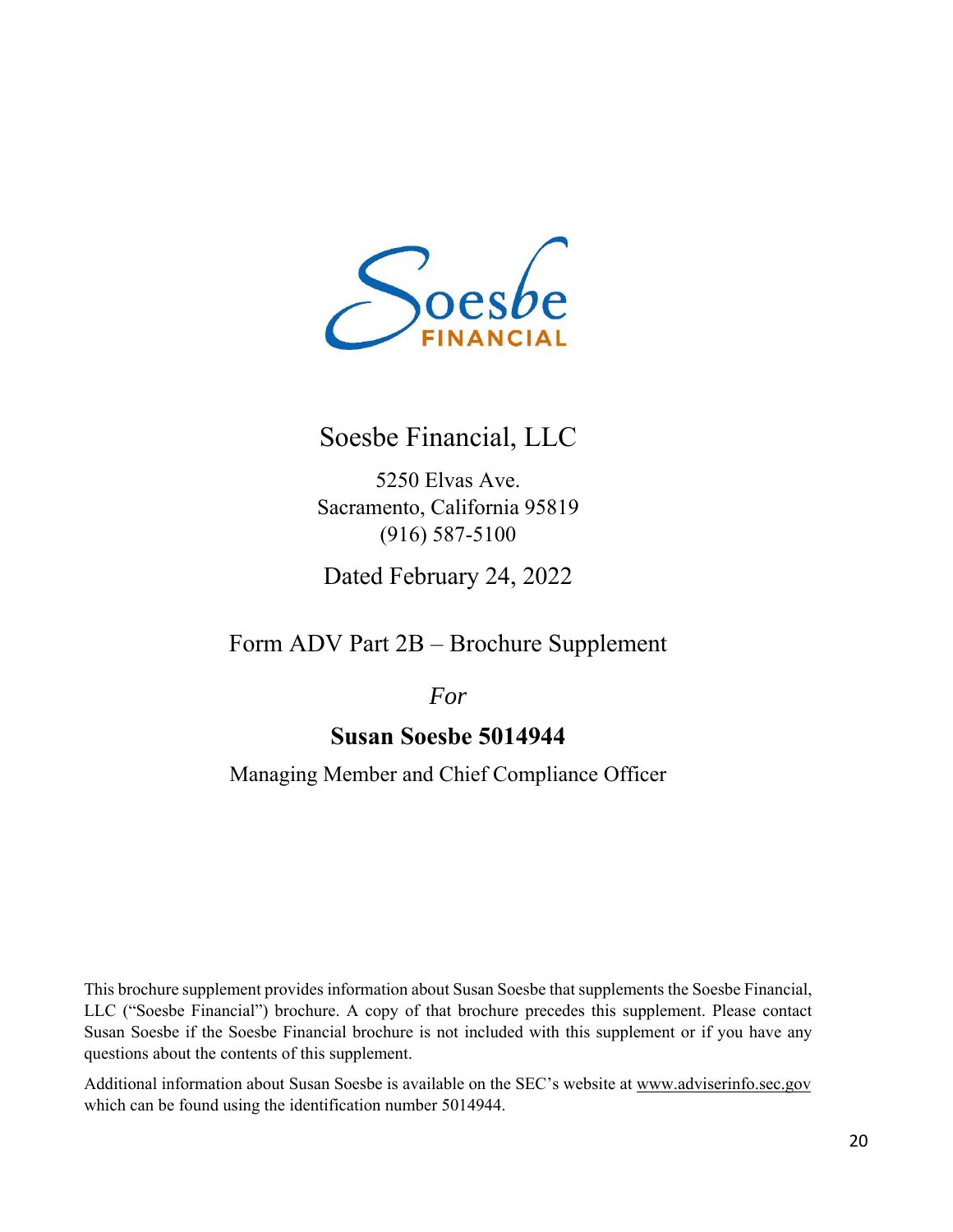# Item 2: Educational Background and Business Experience

### **Susan Soesbe**

Born: 1969

### **Educational Background**

- 1998 MBA, University of California
- 1993 BA, University of Massachusetts

### **Business Experience**

- 02/2020 Present, Soesbe Financial, LLC, Managing Member and CCO
- 03/2006 02/2020, Symphony Financial Planning, LLC, Financial Planner

### **Professional Designations, Licensing & Exams**

Ms. Soesbe earned the Certified Financial Planner (CFP®) designation from the Certified Financial Planner Board of Standards (CFP Board) in 2008. In addition, Ms. Soesbe earned her Enrolled Agent (EA) designation from the IRS in 2008.

**CFP**® **(Certified Financial Planner):** The CERTIFIED FINANCIAL PLANNER™, CFP® and federally registered CFP (with flame design) marks (collectively, the "CFP® marks") are professional certification marks granted in the United States by Certified Financial Planner Board of Standards, Inc. ("CFP Board").

The CFP® certification is a voluntary certification; no federal or state law or regulation requires financial planners to hold CFP® certification. It is recognized in the United States and a number of other countries for its (1) high standard of professional education; (2) stringent code of conduct and standards of practice; and (3) ethical requirements that govern professional engagements with Clients. Currently, more than 71,000 individuals have obtained CFP® certification in the United States.

To attain the right to use the CFP® marks, an individual must satisfactorily fulfill the following requirements:

- Education Complete an advanced college-level course of study addressing the financial planning subject areas that CFP Board's studies have determined as necessary for the competent and professional delivery of financial planning services, and attain a Bachelor's Degree from a regionally accredited United States college or university (or its equivalent from a foreign university). CFP Board's financial planning subject areas include insurance planning and risk management, employee benefits planning, investment planning, income tax planning, retirement planning, and estate planning;
- Examination Pass the comprehensive  $CFP^*$  Certification Examination. The examination includes case studies and Client scenarios designed to test one's ability to correctly diagnose financial planning issues and apply one's knowledge of financial planning to real-world circumstances;
- Experience Complete at least three years of full-time financial planning-related experience (or the equivalent, measured as 2,000 hours per year); and
- Ethics Agree to be bound by CFP Board's *Standards of Professional Conduct*, a set of documents outlining the ethical and practice standards for CFP® professionals.

Individuals who become certified must complete the following ongoing education and ethics requirements in order to maintain the right to continue to use the  $CFP^{\otimes}$  marks: